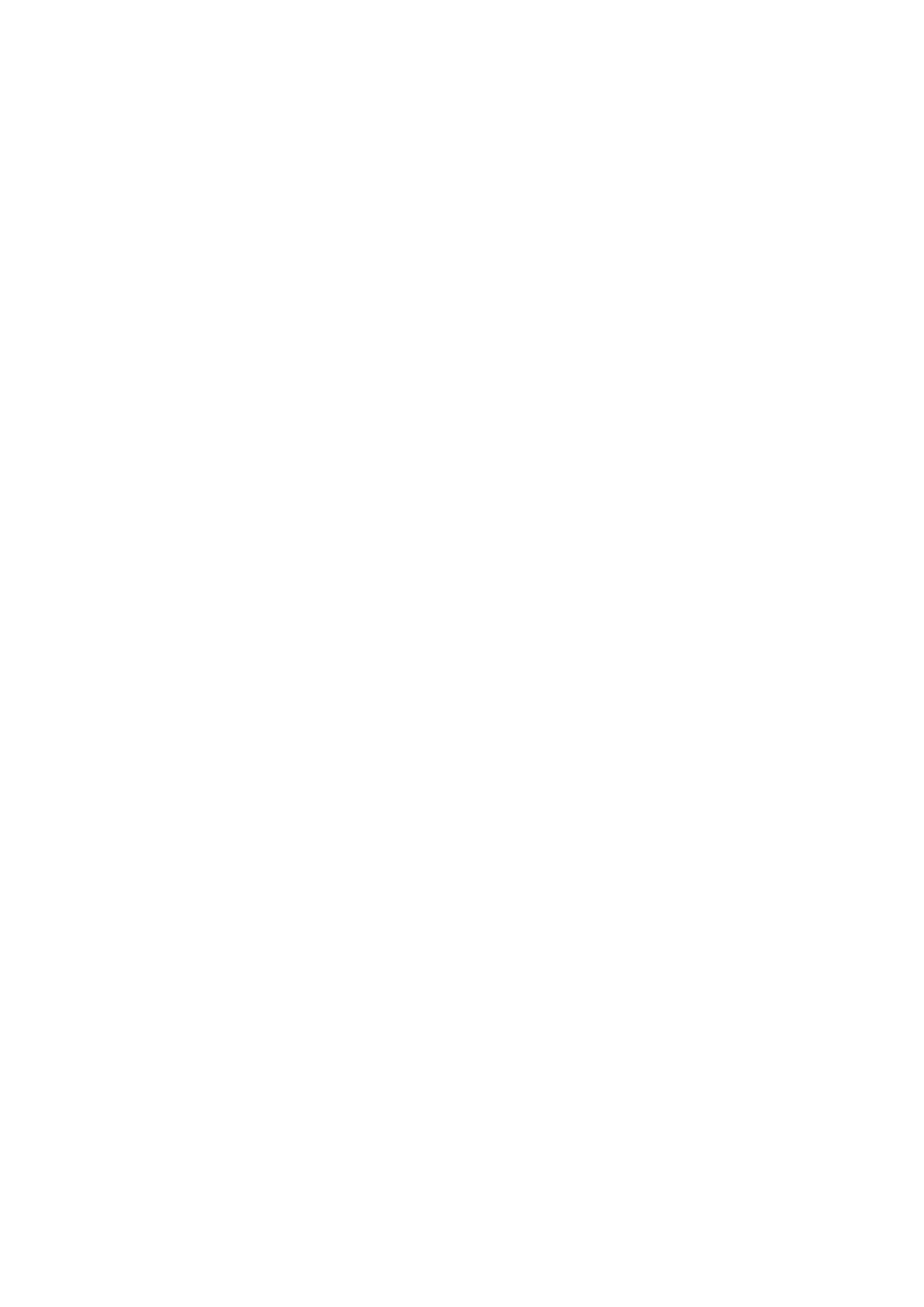# Western Australia

# **Historical Homosexual Convictions Expungement Act 2018**

# **Contents**

# **Part 1 — Preliminary**

| Short title                                     |                                            |
|-------------------------------------------------|--------------------------------------------|
| Commencement                                    | $\overline{2}$                             |
| Terms used                                      | $\overline{2}$                             |
| Act binds Crown                                 | 4                                          |
| Part 2 — Applications and                       |                                            |
| determinations                                  |                                            |
| Division $1 -$ Making an application            |                                            |
|                                                 |                                            |
| homosexual offences to be expunged              | 5                                          |
| Contents of application                         | 6                                          |
| Providing further information                   | 8                                          |
| Withdrawal of application                       | 8                                          |
| Division $2$ — Determination of applications    |                                            |
| Investigation of application                    | 9                                          |
| Matters to be considered in determining         |                                            |
| application                                     | 9                                          |
| Determination of application                    | 10                                         |
| Division $3$ — Determination that conviction is |                                            |
| no longer expunged                              |                                            |
| Determination that conviction is no longer      |                                            |
| expunged                                        | 12                                         |
|                                                 | Application for convictions for historical |

As at 15 Oct 2018 Version 00-b0-00 page i Published on www.legislation.wa.gov.au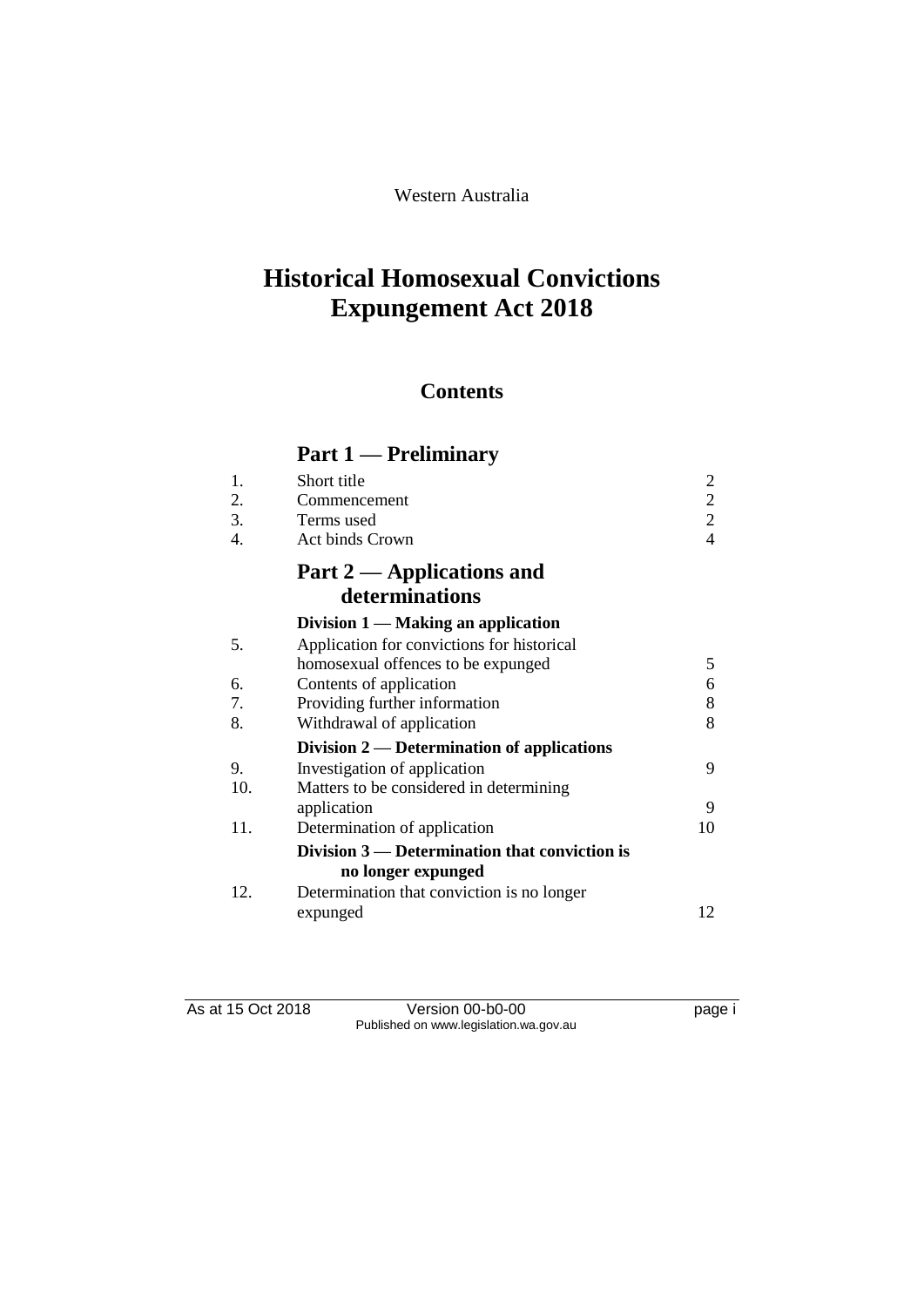**Contents** 

|            | Part 3 — Consequences of                                      |          |
|------------|---------------------------------------------------------------|----------|
|            | convictions being expunged                                    |          |
| 13.        | Annotation of official criminal records                       | 14       |
| 14.        | Effect of expunging                                           | 14       |
| 15.        | Disclosure of expunged records                                | 15       |
| 16.        | Improperly obtained information about expunged                |          |
|            | convictions                                                   | 16       |
| 17.        | Discrimination on grounds of expunged conviction              | 16       |
|            | <b>Part 4 — Miscellaneous</b>                                 |          |
| 18.        | Review by State Administrative Tribunal of CEO's              |          |
|            | decisions                                                     | 18       |
| 19.        | No entitlement to compensation                                | 19       |
| 20.        | Royal Prerogative of Mercy not affected                       | 19       |
| 21.        | Integrity of official criminal records                        | 19       |
| 22.        | Prior lawful acts not affected                                | 19       |
| 23.        | Confidentiality                                               | 20       |
| 24.<br>25. | Giving notice                                                 | 20       |
| 26.        | Evidentiary provisions                                        | 21<br>21 |
| 27.        | Protection from liability for wrongdoing                      | 21       |
| 28.        | Delegation<br>Offence to give false or misleading information | 22       |
| 29.        | Regulations                                                   | 23       |
| 30.        | <b>Annual Report</b>                                          | 23       |
| 31.        | Review of Act                                                 | 24       |
|            | Part 5 — Working with Children                                |          |
|            |                                                               |          |
|            | (Criminal Record Checking)                                    |          |
|            | <b>Act 2004 amended</b>                                       |          |
| 32.        | Section 4 amended                                             | 25       |
| 33.        | Section 8A inserted                                           | 25       |
|            | 8A.<br>Expunged convictions to be taken to be                 |          |
|            | non-conviction charges for the purposes<br>of this Act<br>25  |          |
|            | Schedule 1 — Offences                                         |          |
|            | <b>Notes</b>                                                  |          |
|            | Compilation table                                             | 27       |
|            |                                                               |          |

page ii Version 00-b0-00 As at 15 Oct 2018 Published on www.legislation.wa.gov.au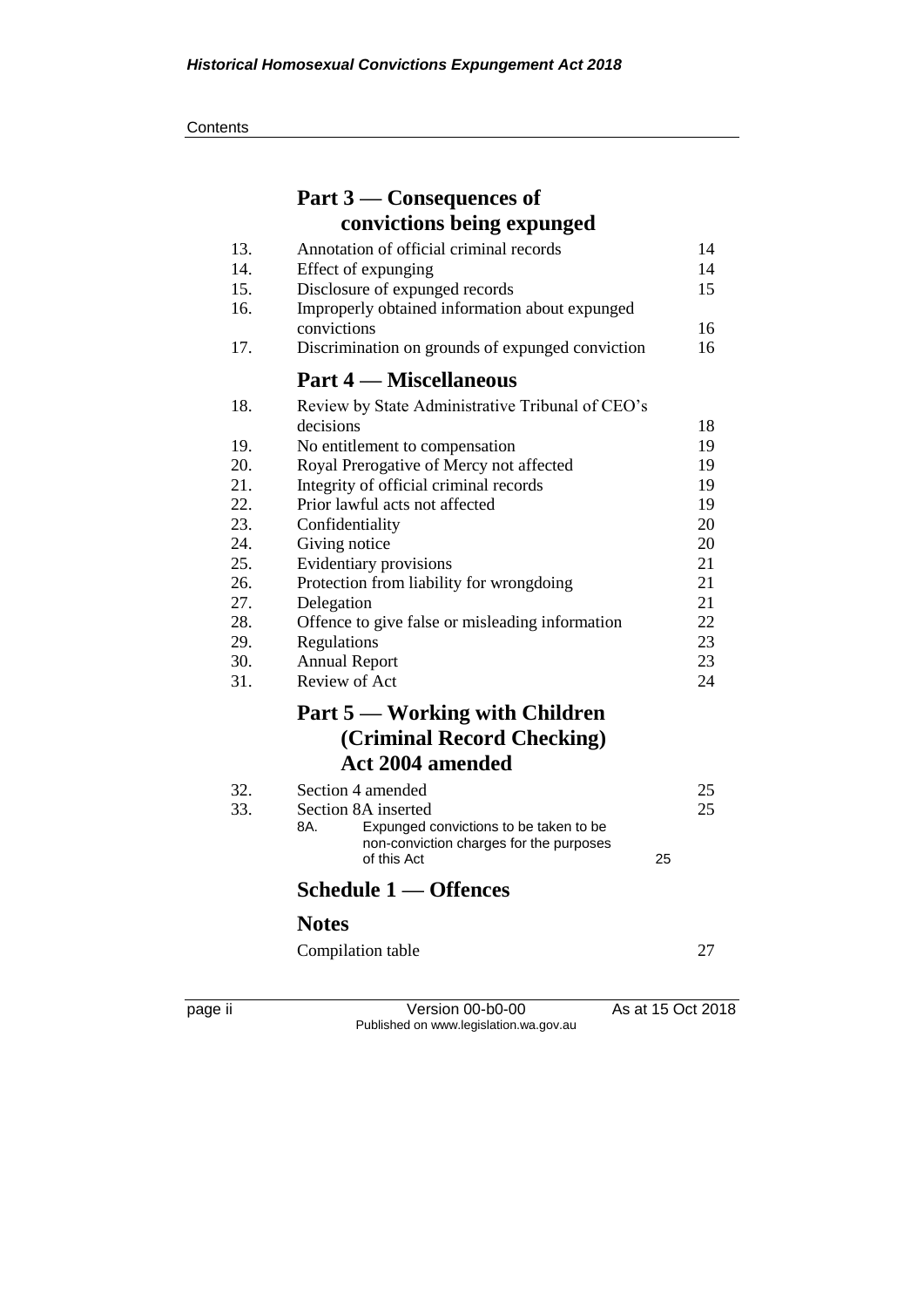**Contents** 

**Defined terms**

As at 15 Oct 2018 Version 00-b0-00 page iii Published on www.legislation.wa.gov.au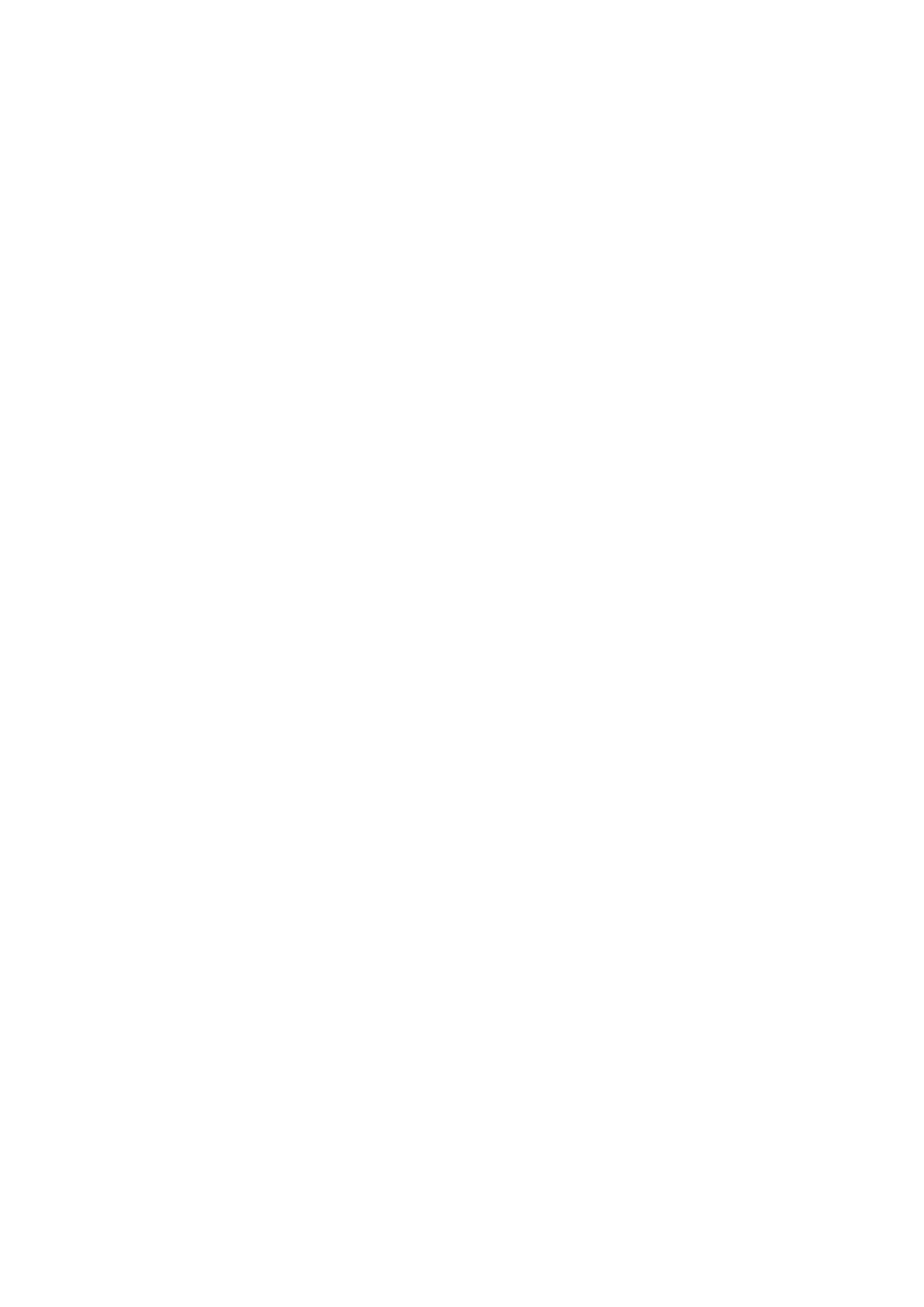

Western Australia

# **Historical Homosexual Convictions Expungement Act 2018**

**An Act to —**

- **provide for a scheme to enable certain convictions for historical homosexual offences to be expunged; and**
- **make consequential amendments to the** *Working with Children (Criminal Record Checking) Act 2004***,**

**and for related purposes.**

As at 15 Oct 2018 Version 00-b0-00 page 1 Published on www.legislation.wa.gov.au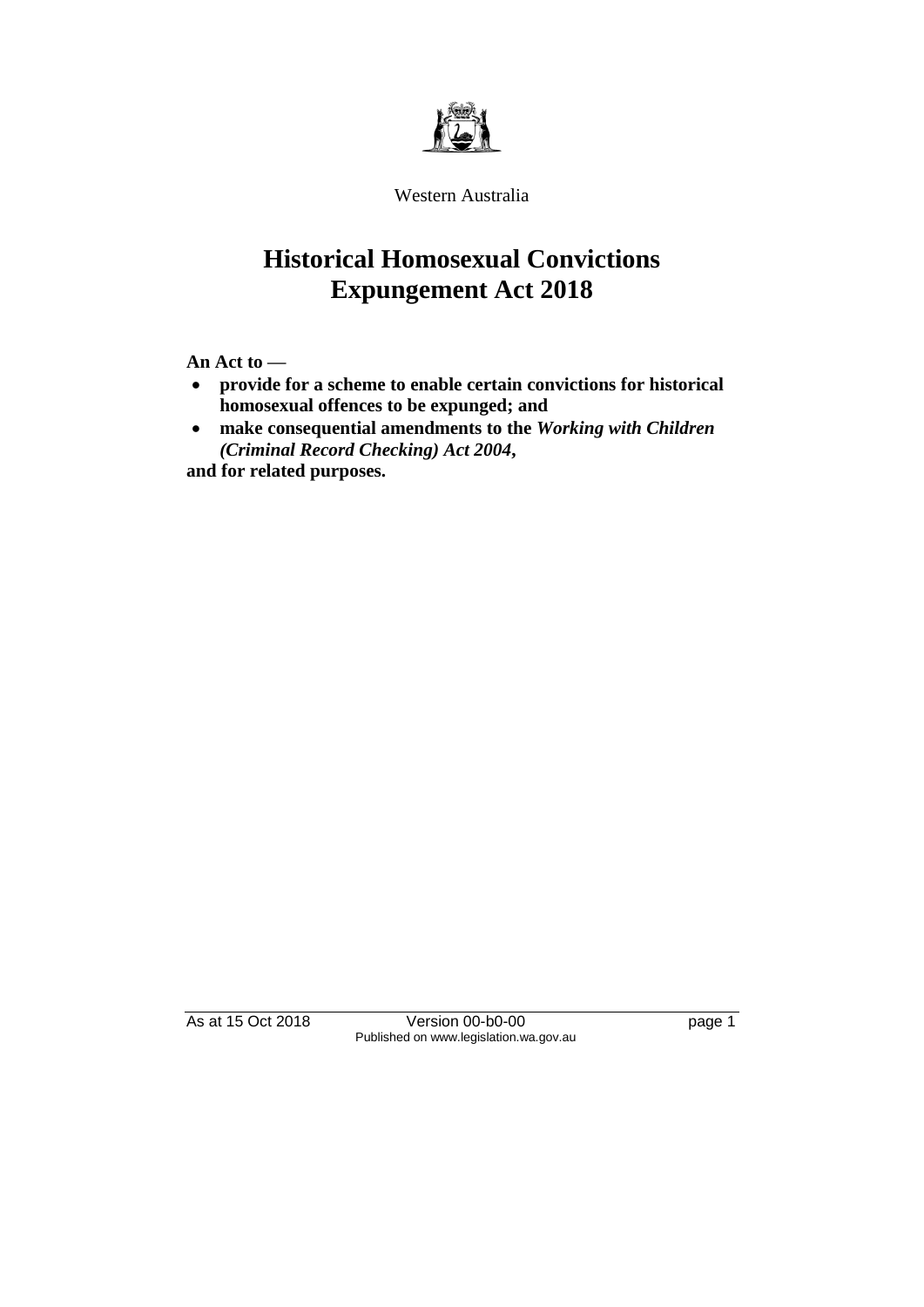**s. 1**

# **Part 1 — Preliminary**

### **1. Short title**

This is the *Historical Homosexual Convictions Expungement Act 2018*.

## **2. Commencement**

This Act comes into operation as follows —

- (a) Part 1 other than sections 3 and  $4$  on the day on which this Act receives the Royal Assent;
- (b) the rest of the Act on a day fixed by proclamation, and different days may be fixed for different provisions.

## **3. Terms used**

 $(1)$  In this Act —

*applicant* means —

- (a) a person who makes an application under section  $5(1)$ ; or
- (b) a person who makes an application under section 5(2) in respect of another person;

*application* means an application under section 5;

*Australian Crime Commission* means the Australian Crime Commission (by whatever name described) established by the *Australian Crime Commission Act 2002* (Commonwealth);

*CEO* means the chief executive officer of the Department;

*Commissioner of Police* means the person holding or acting in the office of Commissioner of Police under the *Police Act 1892*  section 5;

#### *conviction* —

(a) means a finding of guilt by a court, or the acceptance of a plea of guilty by a court, whether on indictment or summarily, and whether or not a conviction is recorded; and

page 2 Version 00-b0-00 As at 15 Oct 2018 Published on www.legislation.wa.gov.au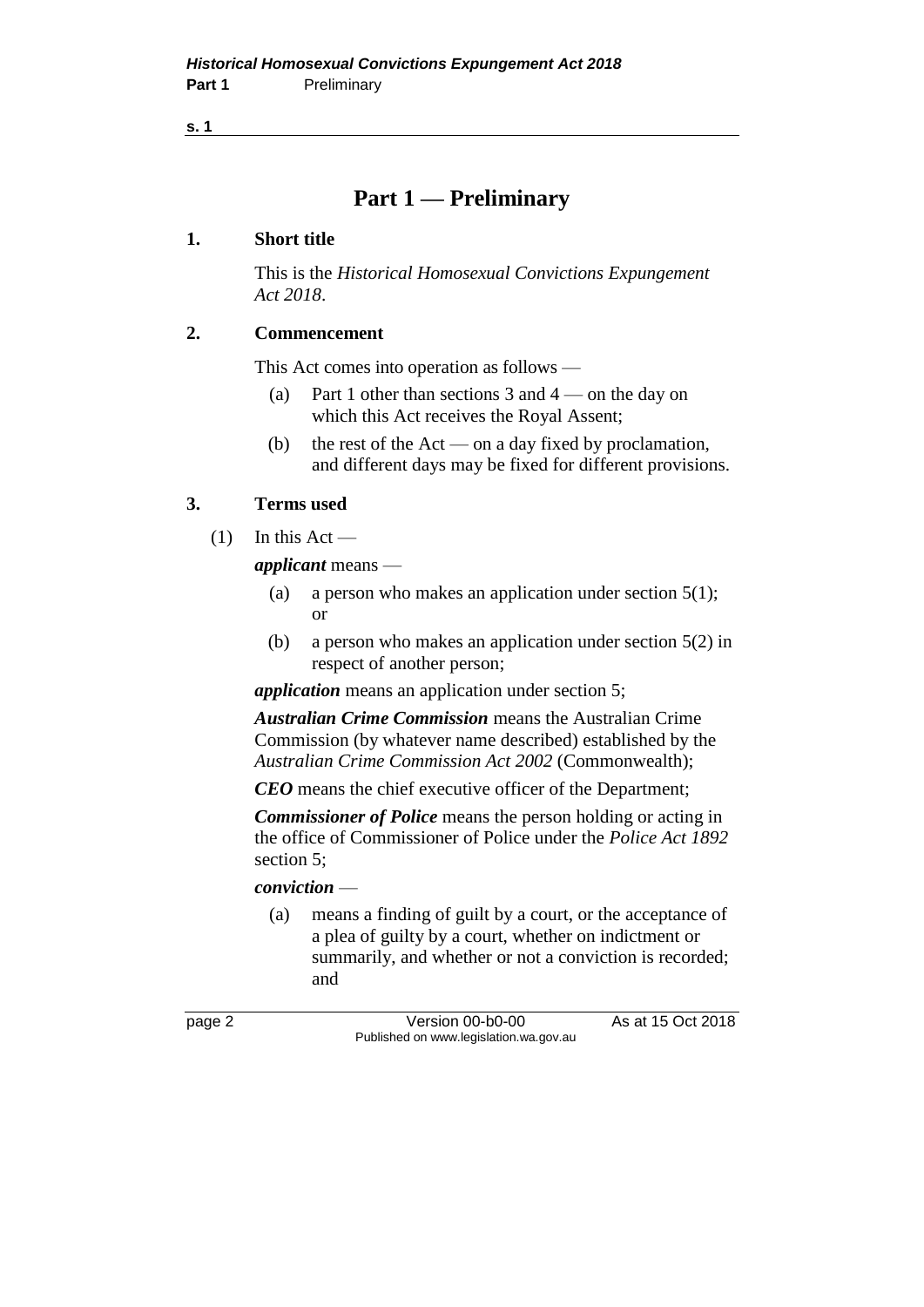(b) regardless of the *Spent Convictions Act 1988* sections 13 and 25 to 27, includes a spent conviction as defined in section 3 of that Act;

*data controller*, in relation to official criminal records held  $by -$ 

- (a) the Police Force, or by the agency (as defined in the *Public Sector Management Act 1994* section 3(1)) principally assisting the Minister responsible for the administration of the *Police Act 1892* in the administration of that Act, means the Commissioner of Police;
- (b) the DPP means the DPP;
- (c) the District Court means the Principal Registrar of the District Court;
- (d) the Magistrates Court means the Principal Registrar of the Magistrates Court;
- (e) the Supreme Court means the Principal Registrar of the Supreme Court;
- (f) the Children's Court means a registrar of the Children's Court;
- (g) a body prescribed for the purposes of this paragraph means the person prescribed in relation to that body for the purposes of this paragraph;

*Department* means the department of the Public Service principally assisting the Minister in the administration of this Act;

*DPP* means the Director of Public Prosecutions appointed under the *Director of Public Prosecutions Act 1991*;

*eligible person* means a person who has been convicted of a historical homosexual offence;

*expunged conviction* means a conviction expunged under section 11(3), and has a meaning affected by subsection (2);

As at 15 Oct 2018 Version 00-b0-00 Page 3 Published on www.legislation.wa.gov.au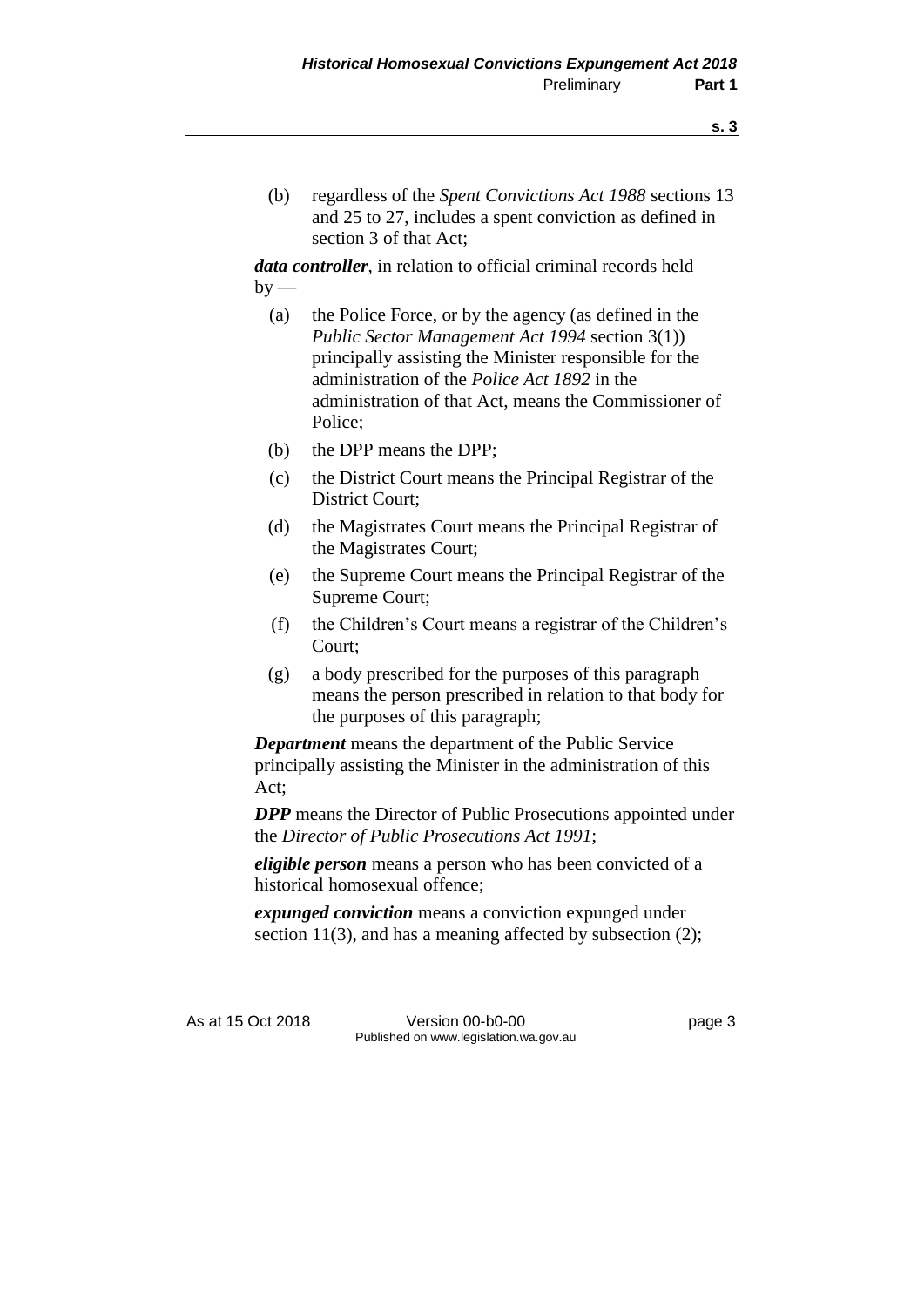#### **s. 4**

*historical homosexual offence* means any of the following offences —

- (a) an offence listed in Schedule 1;
- (b) an offence prescribed for the purposes of this definition;
- (c) an offence of attempting, conspiring with another person, or inciting another person, to commit an offence referred to in paragraph (a) or (b);

*official criminal record* means a record (including an electronic record) containing information about the outcome of criminal proceedings kept by —

- (a) the Police Force of Western Australia or by the agency (as defined in the *Public Sector Management Act 1994* section 3(1)) principally assisting the Minister responsible for the administration of the *Police Act 1892* in the administration of that Act; or
- (b) the DPP; or
- (c) a court of this State; or
- (d) a body prescribed for the purposes of paragraph (g) of the definition of *data controller*;

*personal information* has the meaning given in the *Freedom of Information Act 1992* in the Glossary clause 1;

*prescribed* means prescribed by the regulations.

(2) In this Act, a reference to an expunged conviction includes a reference to the charge to which the conviction relates.

## **4. Act binds Crown**

This Act binds the Crown in right of Western Australia and, so far as the legislative power of the Parliament permits, the Crown in all its other capacities.

page 4 Version 00-b0-00 As at 15 Oct 2018 Published on www.legislation.wa.gov.au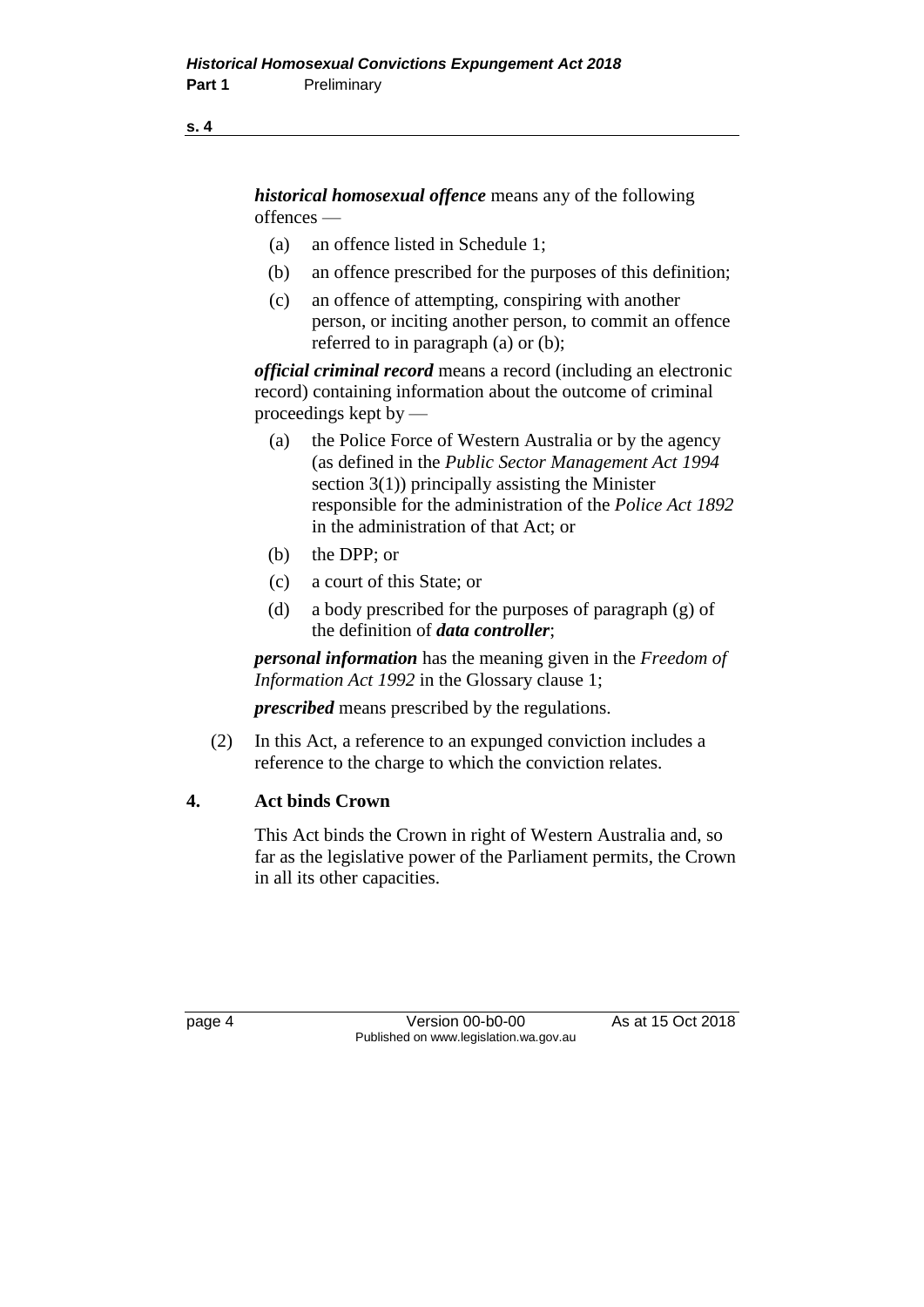# **Part 2 — Applications and determinations**

### **Division 1 — Making an application**

#### **5. Application for convictions for historical homosexual offences to be expunged**

- (1) A person who has been convicted of a historical homosexual offence may apply to the CEO for the conviction to be expunged.
- (2) An application may be made in respect of a person who has been convicted of a historical homosexual offence (the *eligible person*) by a person who has attained the age of 18 years and who is —
	- (a) if an enduring power of guardianship has effect under the *Guardianship and Administration Act 1990* Part 9A in relation to the eligible person — the enduring guardian of the eligible person under that Act; or
	- (b) if the eligible person is a represented person as defined in the *Guardianship and Administration Act 1990* section  $3(1)$  — a guardian of the eligible person under that Act;
	- (c) if the eligible person has died
		- (i) a person who was the spouse or de facto partner of the eligible person, immediately before the eligible person's death; or
		- (ii) a parent, child or sibling of the eligible person, whether the relationship is of the whole or half blood, established by, or traced through, marriage, a written law or a natural relationship; or
		- (iii) the executor of the will, or administrator of the estate, of the eligible person; or
		- (iv) a person who maintained a close personal relationship, within the meaning of that phrase in

As at 15 Oct 2018 **Version 00-b0-00** page 5 Published on www.legislation.wa.gov.au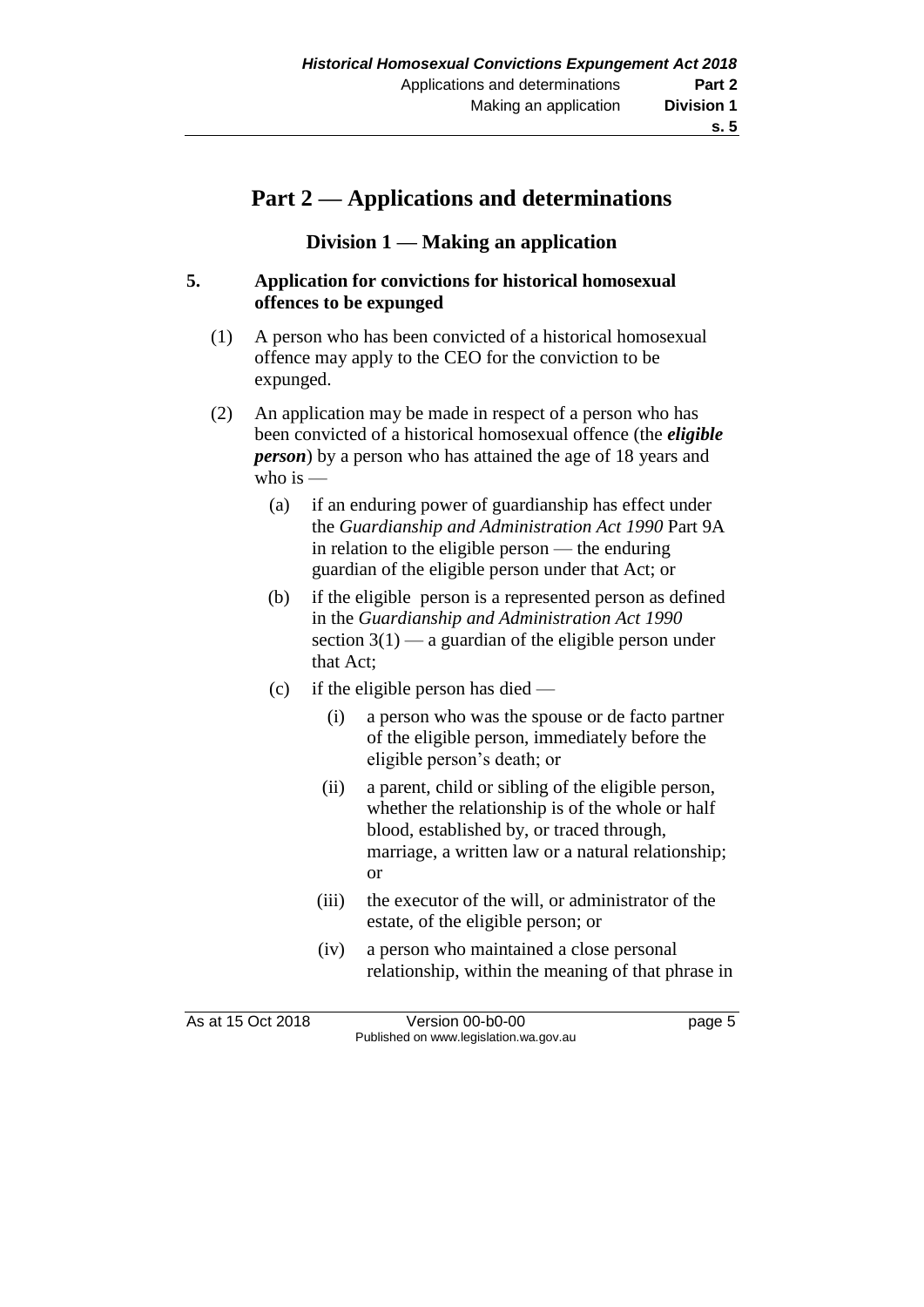the *Guardianship and Administration Act 1990* section 110ZD(5), with the eligible person immediately before the eligible person's death; or

- (v) if another person was involved in the conduct that constituted the offence — the other person.
- (3) An application must
	- (a) be in a form approved by the CEO; and
	- (b) contain the information required in section 6; and
	- (c) be lodged in the manner prescribed or, if this is not prescribed, in a manner approved by the CEO.
- (4) Despite subsection (1), if an application in respect of a conviction has been refused by the CEO a further application in respect of the same conviction is only to be considered by the CEO if the CEO is satisfied on reasonable grounds that necessary supporting information in the further application became available only after the initial application was refused.

# **6. Contents of application**

- (1) An application must include the following information
	- (a) the applicant's full name, residential address and telephone number;
	- (b) the full name of the eligible person and any other names by which the eligible person is or has been known;
	- (c) the date and place of birth of the eligible person;
	- (d) the residential address of the eligible person at the time of the historical homosexual offence and of the conviction for the offence;
	- (e) an address to which notices or other documents addressed to the applicant may be sent, which may be a residential or business address, a post office box or an email address;

page 6 **Version 00-b0-00** As at 15 Oct 2018 Published on www.legislation.wa.gov.au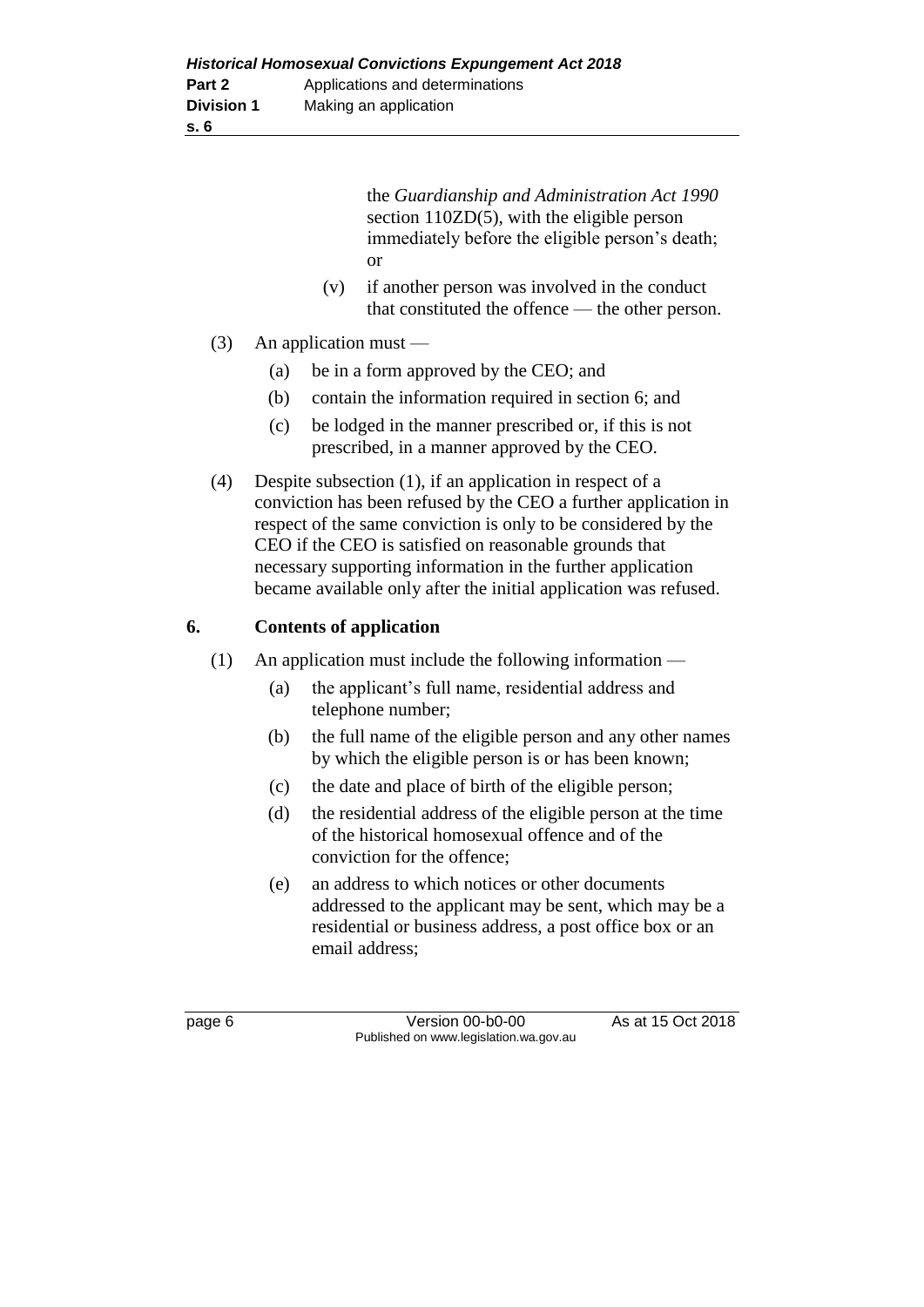- (f) in relation to the historical homosexual offence to which the application relates —
	- (i) the name and location of the court by which the eligible person was convicted of the historical homosexual offence; and
	- (ii) the date of the conviction; and
	- (iii) the name of the historical homosexual offence; and
	- (iv) details of the historical homosexual offence and the conduct constituting the historical homosexual offence;
- (g) any prescribed information;
- (h) any additional information or additional documents that the CEO requires.
- (2) An application made
	- (a) under section  $5(1)$  by an eligible person must be accompanied by a consent by which the applicant authorises the disclosure to the CEO of any records relating to the historical homosexual offence to which the application relates created by a data controller, whether held by that data controller or any other person or entity; and
	- (b) under section  $5(2)$  in respect of an eligible person is taken to include the consent of the eligible person described in paragraph (a).
- (3) An application may include, or be accompanied by, statements by the applicant or written evidence given by any other person (including a person involved in the conduct constituting the offence) about the matters about which the CEO must be satisfied under section 10(1).

As at 15 Oct 2018 Version 00-b0-00 Page 7 Published on www.legislation.wa.gov.au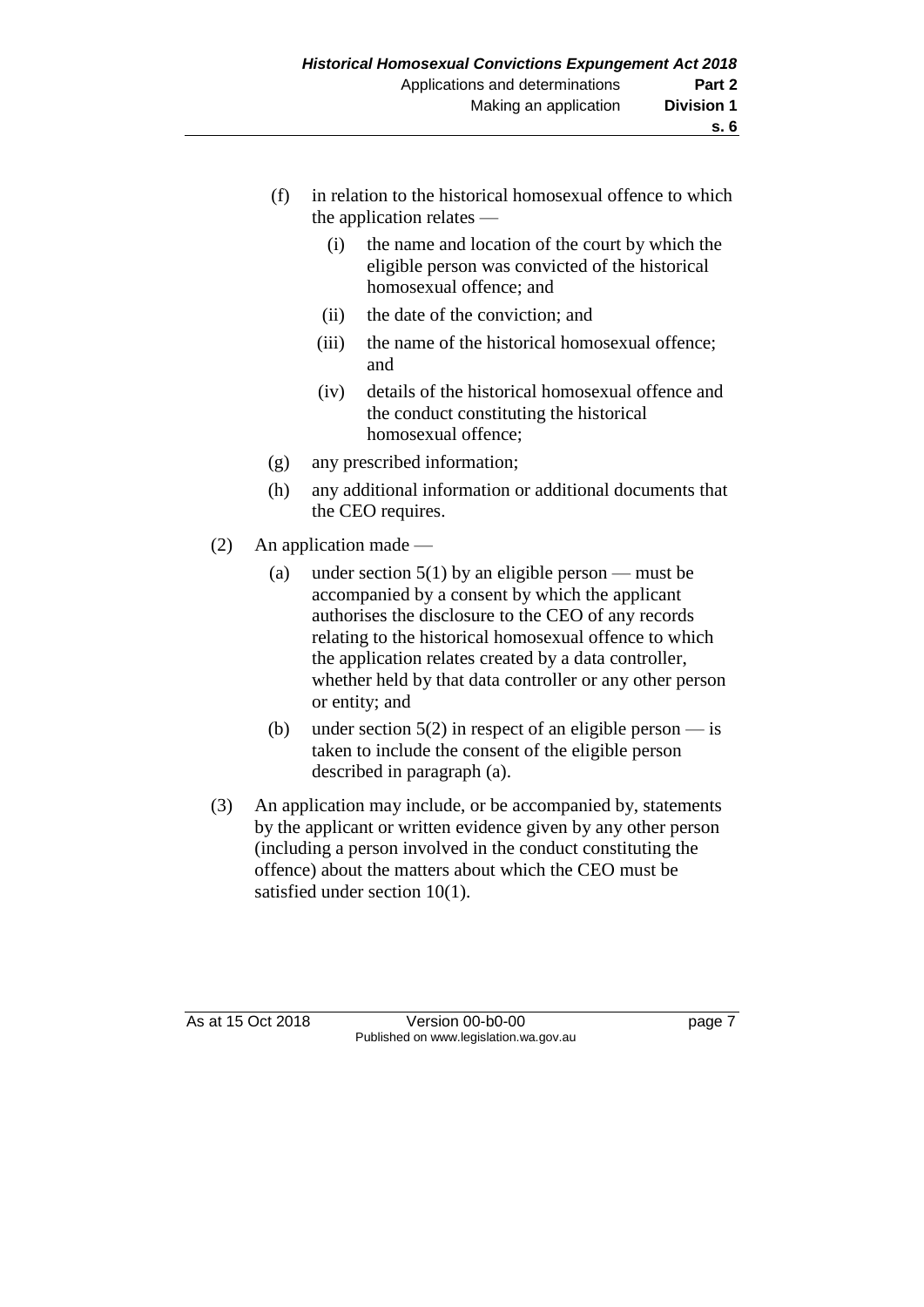### **7. Providing further information**

- (1) If an application does not contain the information required in section 6 the CEO may give notice to the applicant requiring the applicant to provide the information required to the CEO within 28 days, or such longer period as is specified by the CEO in the notice.
- (2) The applicant may submit to the CEO statements or evidence of a kind referred to in section 6(3) at any time after making the application and before it has been determined by the CEO.
- (3) Nothing in subsection (1) prevents the CEO from considering an application that does not include all the information required in section 6 if the CEO chooses to do so, but the CEO may treat an application as having been withdrawn if the applicant does not comply with a requirement under subsection (1) to provide information.
- (4) An applicant is taken to have complied with a requirement under subsection (1) to provide information if the applicant satisfies the CEO that the applicant is unable to comply with the requirement.

#### **8. Withdrawal of application**

- (1) An applicant may withdraw their application at any time before the CEO determines it.
- (2) The CEO may treat an application as having been withdrawn if the applicant does not comply with a requirement under section 7(1) or a requirement for further information or additional documents under section 9(3).
- (3) Despite an application being withdrawn or treated as having being withdrawn under this section, the CEO may reinstate the application if satisfied that the applicant wants to proceed with it and has provided any information required under section 7(1) or further information or additional documents required under section 9(3).

page 8 Version 00-b0-00 As at 15 Oct 2018 Published on www.legislation.wa.gov.au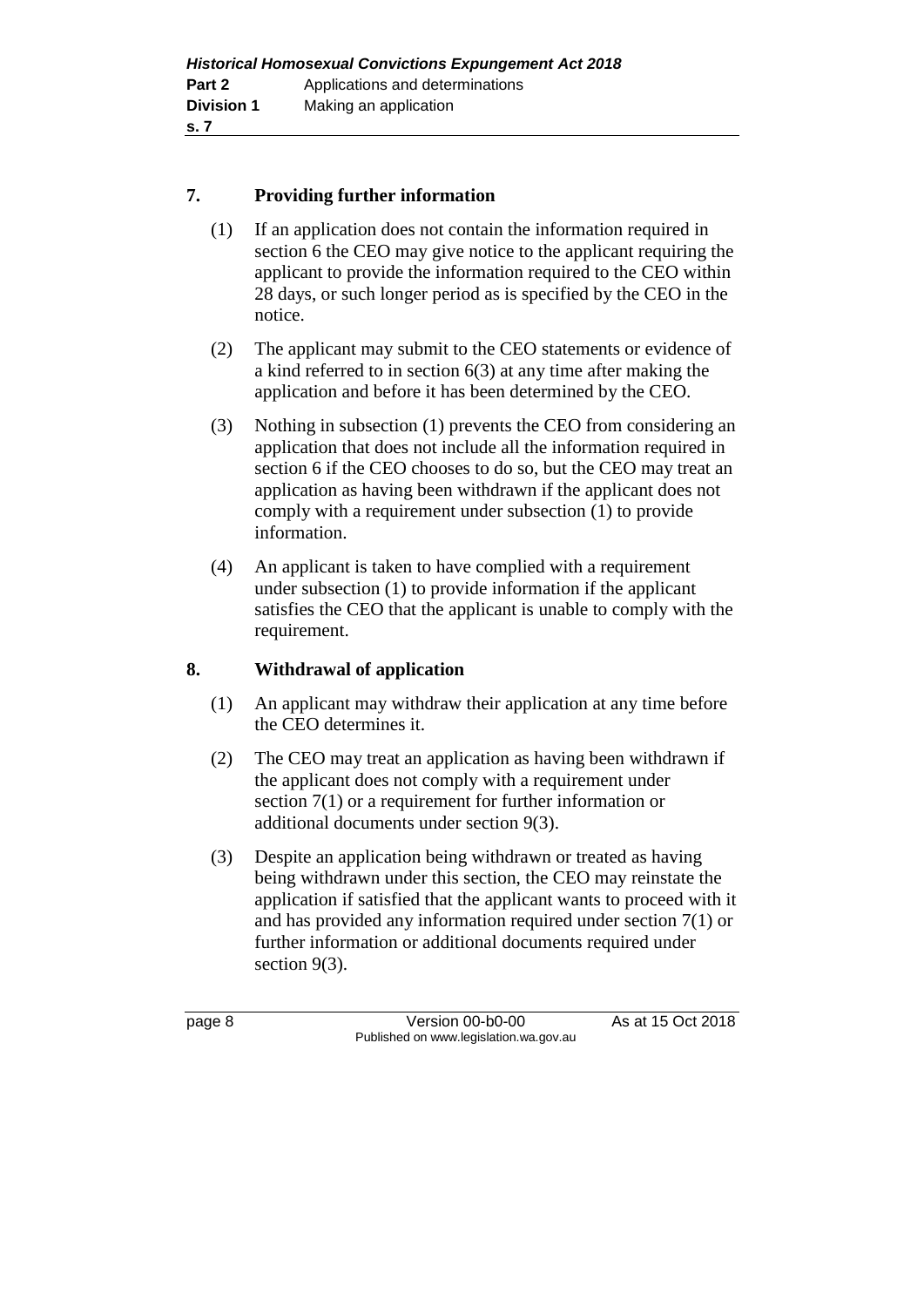# **Division 2 — Determination of applications**

#### **9. Investigation of application**

- (1) In considering an application, the CEO may take all steps and make all inquiries that are reasonable and appropriate to consider the application properly.
- (2) However, the CEO must not hold an oral hearing for the purpose of determining the application.
- (3) The CEO may give notice to an applicant requiring the applicant to provide additional information or additional documents that the CEO considers necessary to determine the application to the CEO within 28 days, or such longer period as is specified by the CEO in the notice.
- (4) The CEO may, by notice given to a person who may be able to provide information relevant to an application, require the person to answer specified questions or to provide other information or documents within the period, and in the manner, specified in the notice.
- (5) A person must not fail, without reasonable excuse, to comply with a notice under subsection (4).

Penalty for this subsection: a fine of \$2 000.

(6) If any information or document is obtained by the CEO under this Part, evidence of that information or document, or evidence of the obtaining of that information or document, may be used only for the administration of this Act.

#### **10. Matters to be considered in determining application**

- (1) The CEO must not approve an application unless satisfied
	- (a) that the offence is a historical homosexual offence; and
	- (b) that, on the balance of probabilities, both of the following tests are satisfied in relation to the eligible person —
		- (i) the eligible person would not have been charged with the historical homosexual offence but for

As at 15 Oct 2018 Version 00-b0-00 Page 9 Published on www.legislation.wa.gov.au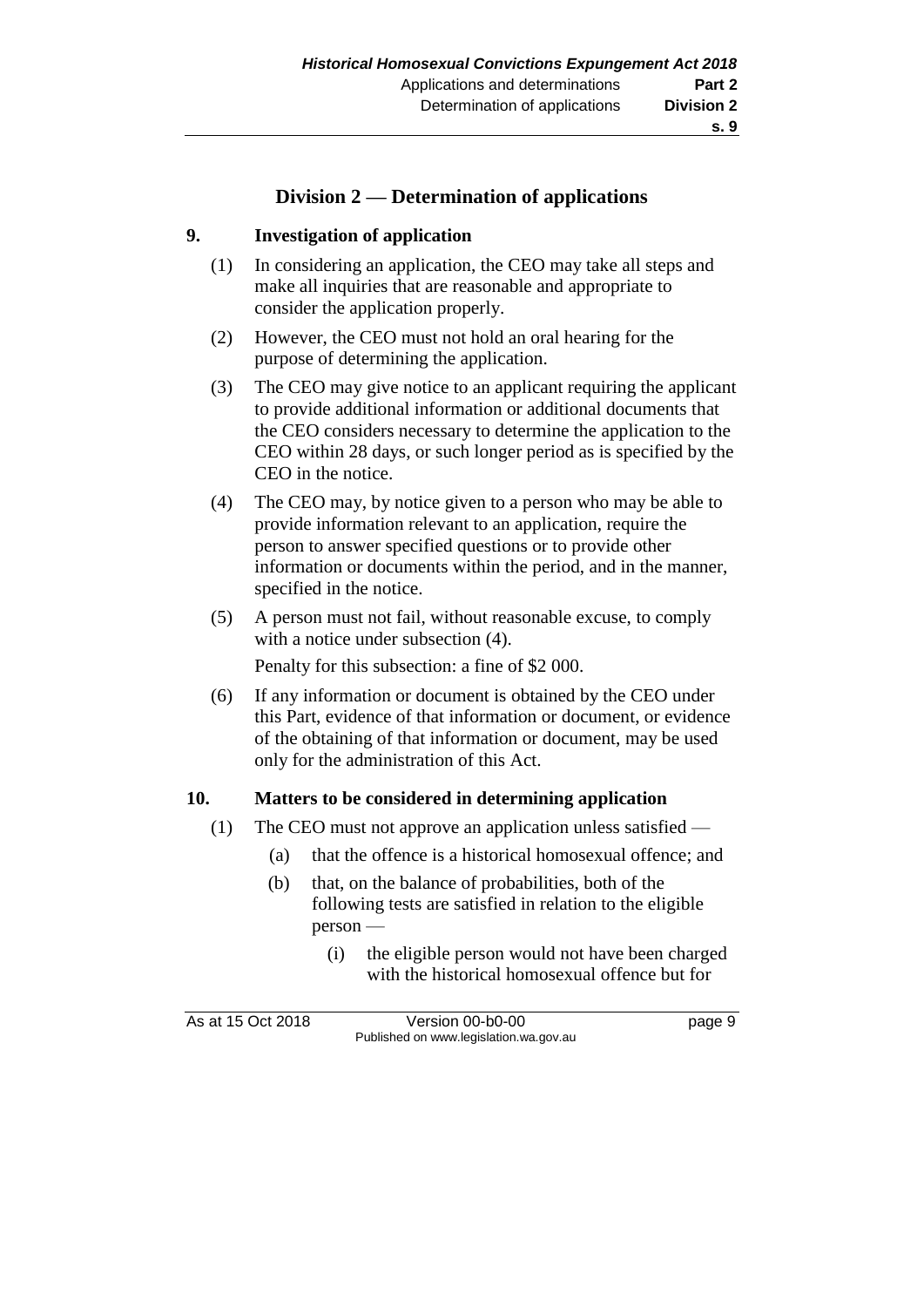the fact that the eligible person was suspected of having engaged in the conduct constituting the offence for the purposes of, or in connection with, sexual activity of a homosexual nature;

- (ii) the conduct constituting the historical homosexual offence, if engaged in by the eligible person at the time of the making of the application, would not constitute an offence under the law of this State.
- (2) In considering whether the test set out in subsection  $(1)(b)(ii)$  is satisfied, the CEO must have regard to —
	- (a) whether any person involved in the conduct constituting the historical homosexual offence, including the eligible person, consented to the conduct; and
	- (b) the ages, or respective ages, of any such persons at the time of that conduct.
- (3) If the consent of a person is an issue in considering an application, the CEO may only be satisfied on written evidence on that issue —
	- (a) from the available official criminal records; or
	- (b) from a person, other than the eligible person, who was involved in the conduct constituting the historical homosexual offence; or
	- (c) if no person referred to in paragraph (b) can be found after reasonable enquiries are made by the applicant, from a person (other than the applicant) with knowledge of the circumstances in which that conduct occurred.
- (4) In considering an application the CEO may have regard to any matter the CEO reasonably considers relevant in the circumstances.

## **11. Determination of application**

(1) The CEO must determine an application as soon as practicable after it is received.

page 10 Version 00-b0-00 As at 15 Oct 2018 Published on www.legislation.wa.gov.au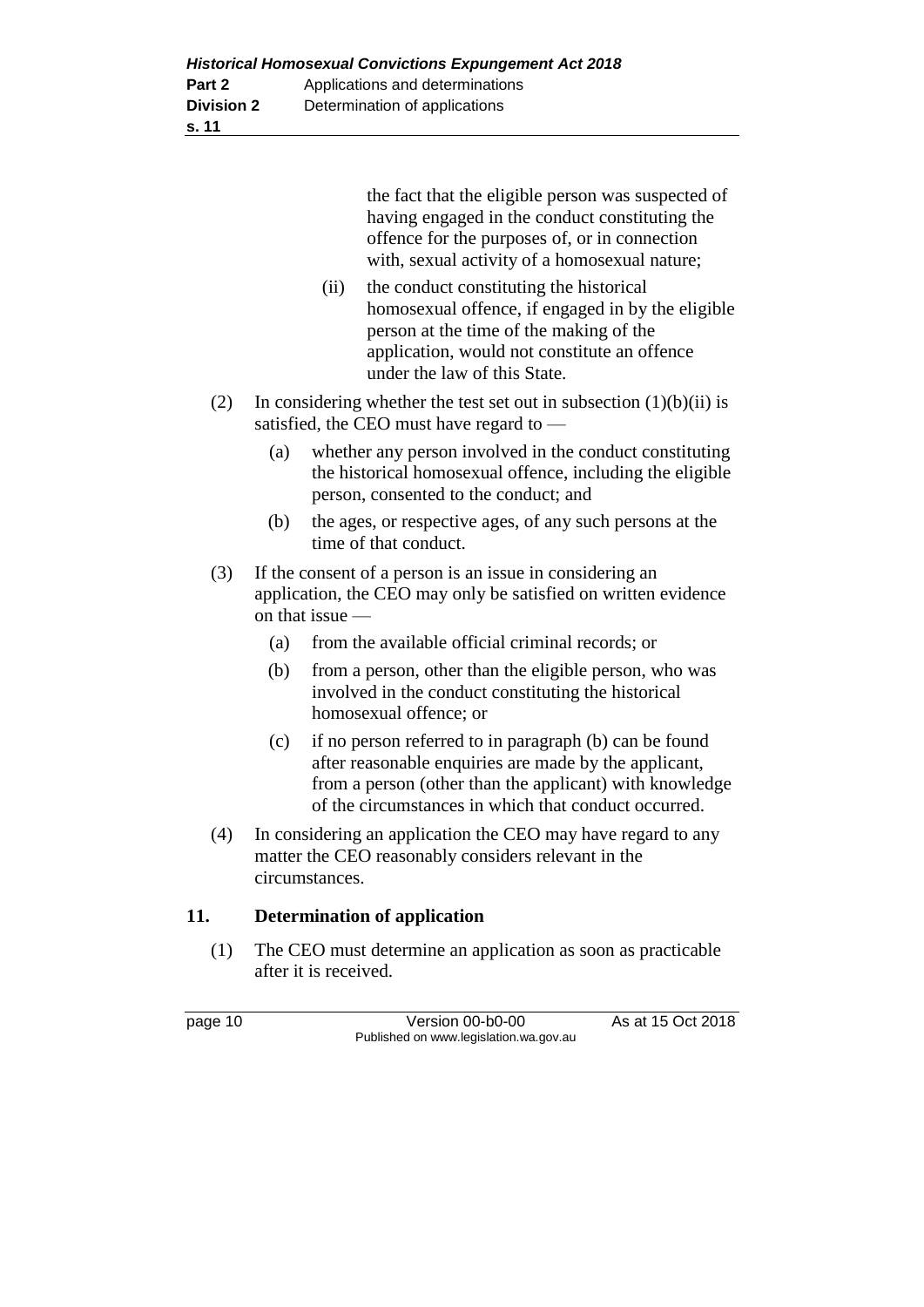- (2) The CEO is to determine an application by
	- (a) approving the application; or
	- (b) refusing the application.
- (3) If the application is approved, the conviction for the historical homosexual offence is expunged.
- (4) The CEO must not refuse an application unless the CEO has
	- (a) given notice to the applicant and, if the applicant is not the eligible person and it is practicable to do so, to the eligible person stating that —
		- (i) the CEO proposes to refuse the application; and
		- (ii) further written information or documents that show cause why the application should not be refused may be submitted to the CEO within 14 days after the day on which the notice is given;

and

- (b) provided to the person, or persons, to whom the notice is given, at the time that the notice is given, copies of all official criminal records in the possession of the CEO relating to the conviction for the historical homosexual offence; and
- (c) taken into account any further written information or documents submitted by that person, or persons, within the period specified in the notice.
- (5) The CEO must ensure that personal information (other than personal information about the eligible person) is withheld from official criminal records provided under subsection (4)(b).
- (6) The CEO must, as soon as possible after a determination under this section is made, give the applicant and, if the applicant is not the eligible person and it is practicable to do so, the eligible person, written notice of the determination and, if the application is refused, that notice is to —
	- (a) set out the reasons for the refusal; and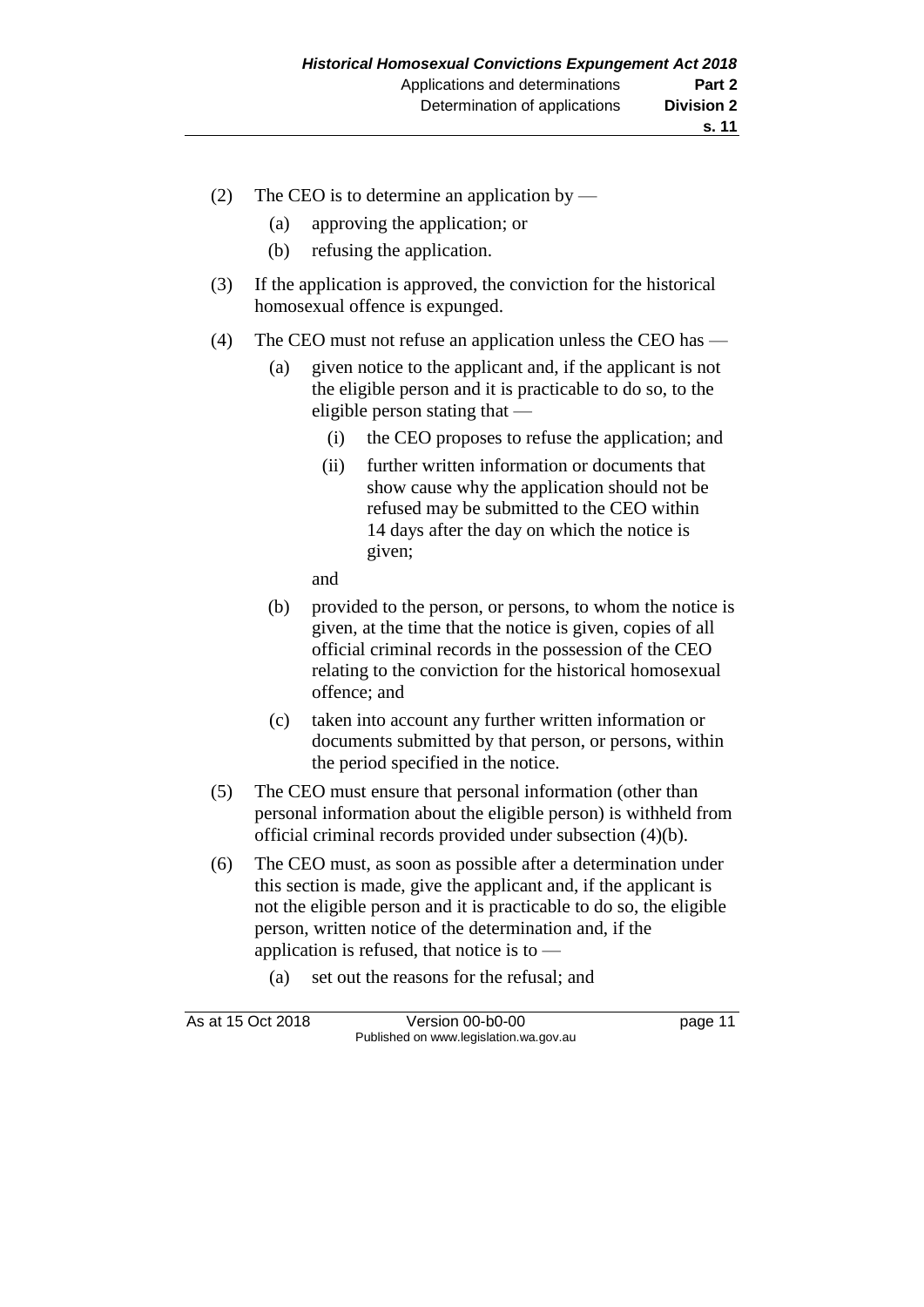(b) give information about the right to have the determination reviewed.

# **Division 3 — Determination that conviction is no longer expunged**

# **12. Determination that conviction is no longer expunged**

- (1) If the CEO is satisfied that a conviction became an expunged conviction by reason of an application that included false or misleading information, or documents that are false or misleading, the CEO may determine that the conviction is no longer an expunged conviction.
- (2) The CEO must not make a determination that a conviction is no longer an expunged conviction unless the CEO has —
	- (a) given notice to the applicant and, if the applicant is not the eligible person and it is practicable to do so, to the eligible person stating that —
		- (i) the CEO proposes to make a determination that the conviction is no longer an expunged conviction; and
		- (ii) further written information or documents that show cause why the determination should not be made may be submitted to the CEO within 14 days after the day on which the notice is given;

and

- (b) provided to the person, or persons, to whom the notice is given, at the time that the notice is given, copies of any documents or information (including official criminal records) in the possession of the CEO relating to the proposed determination; and
- (c) taken into account any further written information or documents submitted by that person, or persons, within the period specified in the notice.

page 12 **Version 00-b0-00** As at 15 Oct 2018 Published on www.legislation.wa.gov.au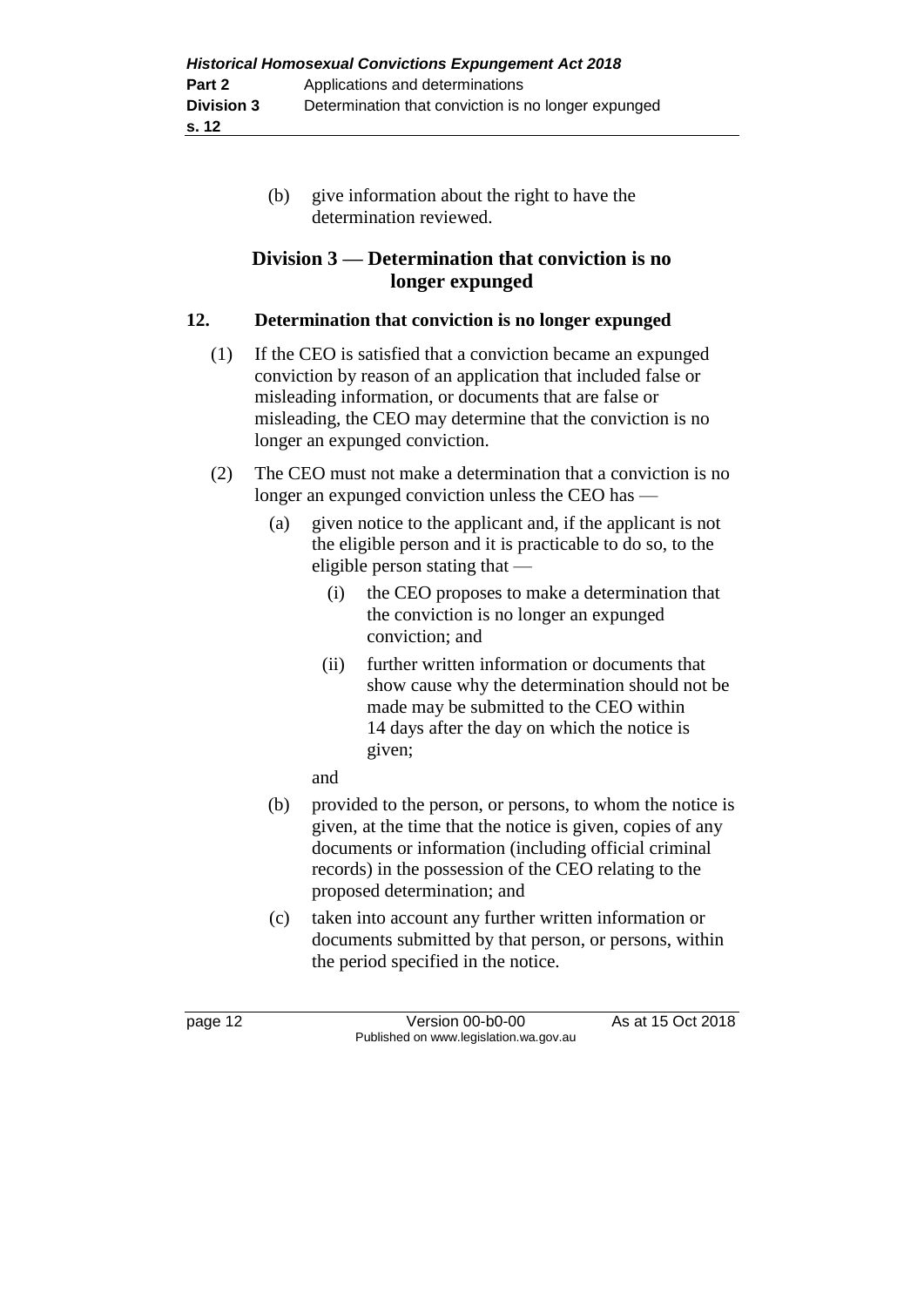- (3) The CEO must ensure that personal information (other than personal information about the eligible person) is withheld from any documents and information provided under subsection  $(2)(b)$ .
- (4) A conviction ceases to be an expunged conviction on and from the date of a determination under this section.
- (5) The CEO must, as soon as possible after a determination under this section is made, give the applicant and, if the applicant is not the eligible person and it is practicable to do so, the eligible person, written notice of the determination that —
	- (a) sets out the reasons for the determination; and
	- (b) gives information about the right to have the determination reviewed.
- (6) The CEO must, within 28 days after making a determination under this section, notify any relevant data controller in writing that the conviction is no longer an expunged conviction.
- (7) On receipt of a notification under subsection (6), the relevant data controller must, within 28 days, annotate any entry contained in any official criminal records under the management or control of the data controller that was annotated under section 13(2) with a statement to the effect that the entry relates to a conviction that was an expunged conviction but is no longer an expunged conviction.

As at 15 Oct 2018 Version 00-b0-00 Page 13 Published on www.legislation.wa.gov.au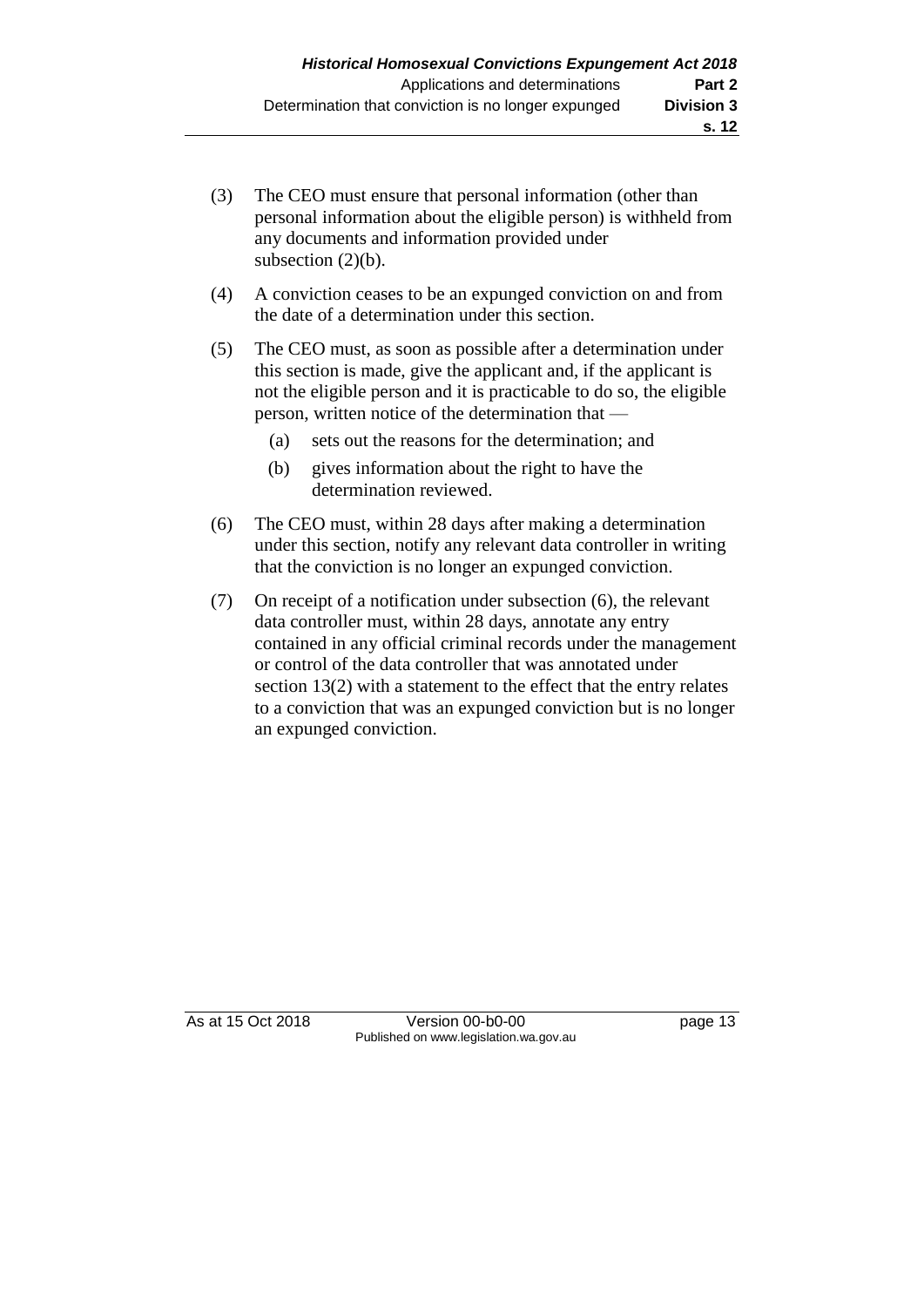**s. 13**

# **Part 3 — Consequences of convictions being expunged**

## **13. Annotation of official criminal records**

- (1) On approving an application under section  $11(2)(a)$ , the CEO must, within 28 days, notify any relevant data controller in writing of that determination.
- (2) On receipt of a notification under subsection (1), the relevant data controller must, within 28 days, annotate any entry relating to the expunged conviction contained in any official criminal records under the management or control of the data controller with a statement to the effect that the entry relates to an expunged conviction.
- (3) A data controller must notify the CEO in writing, as soon as is reasonably practicable —
	- (a) that subsection (2) has been complied with in relation to official criminal records under the management or control of the data controller; or
	- (b) that subsection (2) has not been complied with due to a failure to locate any official criminal records under the management or control of the data controller relating to the expunged conviction.
- (4) As soon as is reasonably practicable after the CEO is satisfied that all necessary action has been taken in relation to entries in official criminal records, the CEO must give written notice of that fact to the applicant and, if the applicant is not the eligible person and it is practicable to do so, to the eligible person.

#### **14. Effect of expunging**

If an eligible person's conviction is expunged under section  $11(3)$  –

(a) the person is not required to disclose the expunged conviction to any other person, including when giving evidence under oath in legal proceedings; and

page 14 Version 00-b0-00 As at 15 Oct 2018 Published on www.legislation.wa.gov.au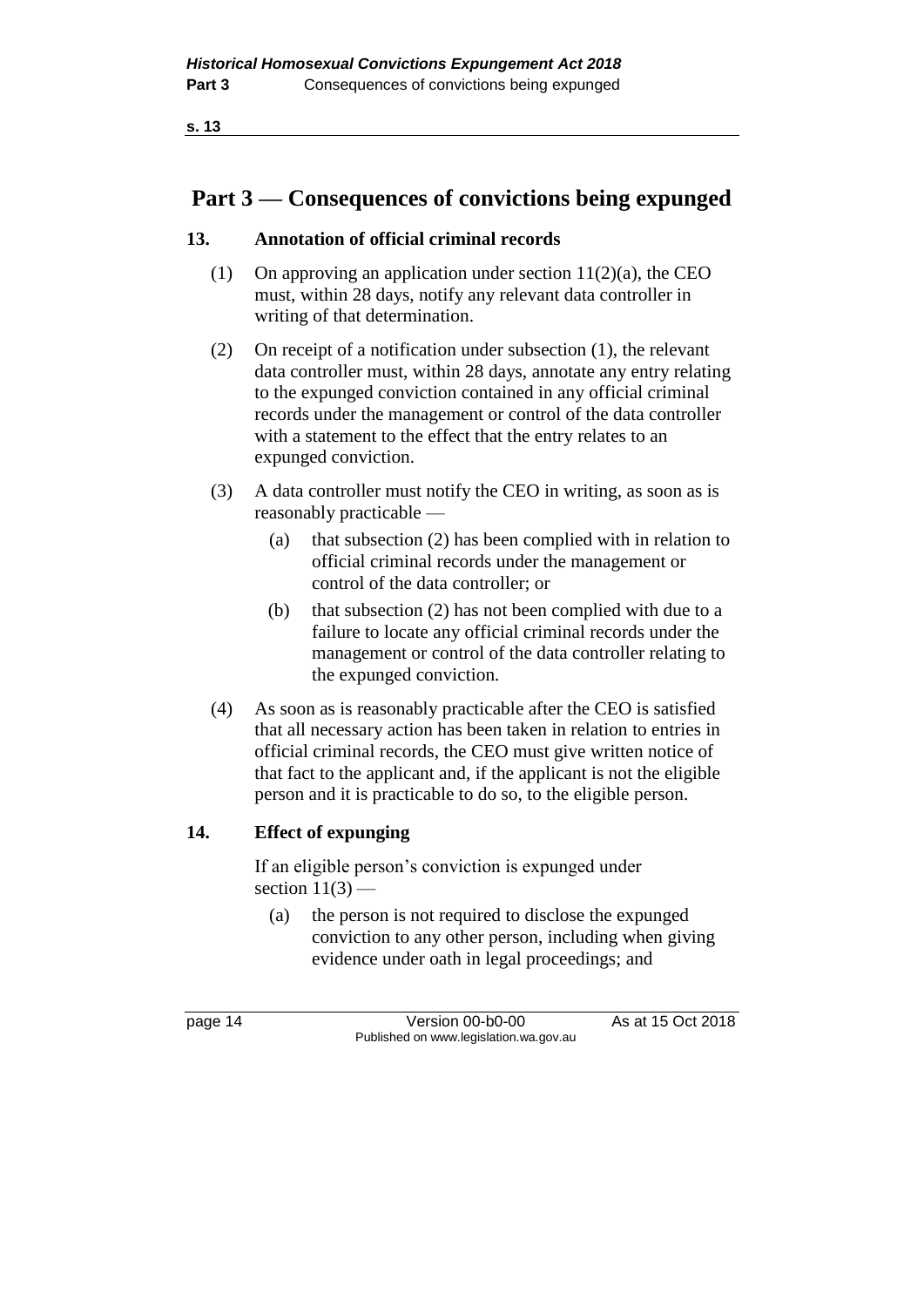- (b) the expunged conviction is taken not to form part of the person's official criminal record; and
- (c) a question about the person's criminal history, including a question in legal proceedings required to be answered under oath, is taken not to refer to the expunged conviction; and
- (d) in applying a provision of any legislation, agreement or arrangement to the person —
	- (i) a reference to a conviction, however expressed, is taken not to refer to the expunged conviction; and
	- (ii) a reference, however expressed, to the person's character is not to be taken to allow or require anyone to take account of the expunged conviction;

and

- (e) the expunged conviction, or the non-disclosure of the expunged conviction, is not a proper ground for —
	- (i) refusing the person any appointment, office, status or privilege; or
	- (ii) revoking any appointment, status or privilege held by the person or dismissing the person from any office.

## **15. Disclosure of expunged records**

(1) A person with access to official criminal records must not directly or indirectly, without lawful authority, disclose any information about another person's expunged conviction held in those records without the consent of that other person.

Penalty for this subsection: a fine of \$10 000.

- (2) Subsection (1) does not apply to
	- (a) an archive or library, or an authorised officer of an archive or library, that makes available to a member of

As at 15 Oct 2018 Version 00-b0-00 page 15 Published on www.legislation.wa.gov.au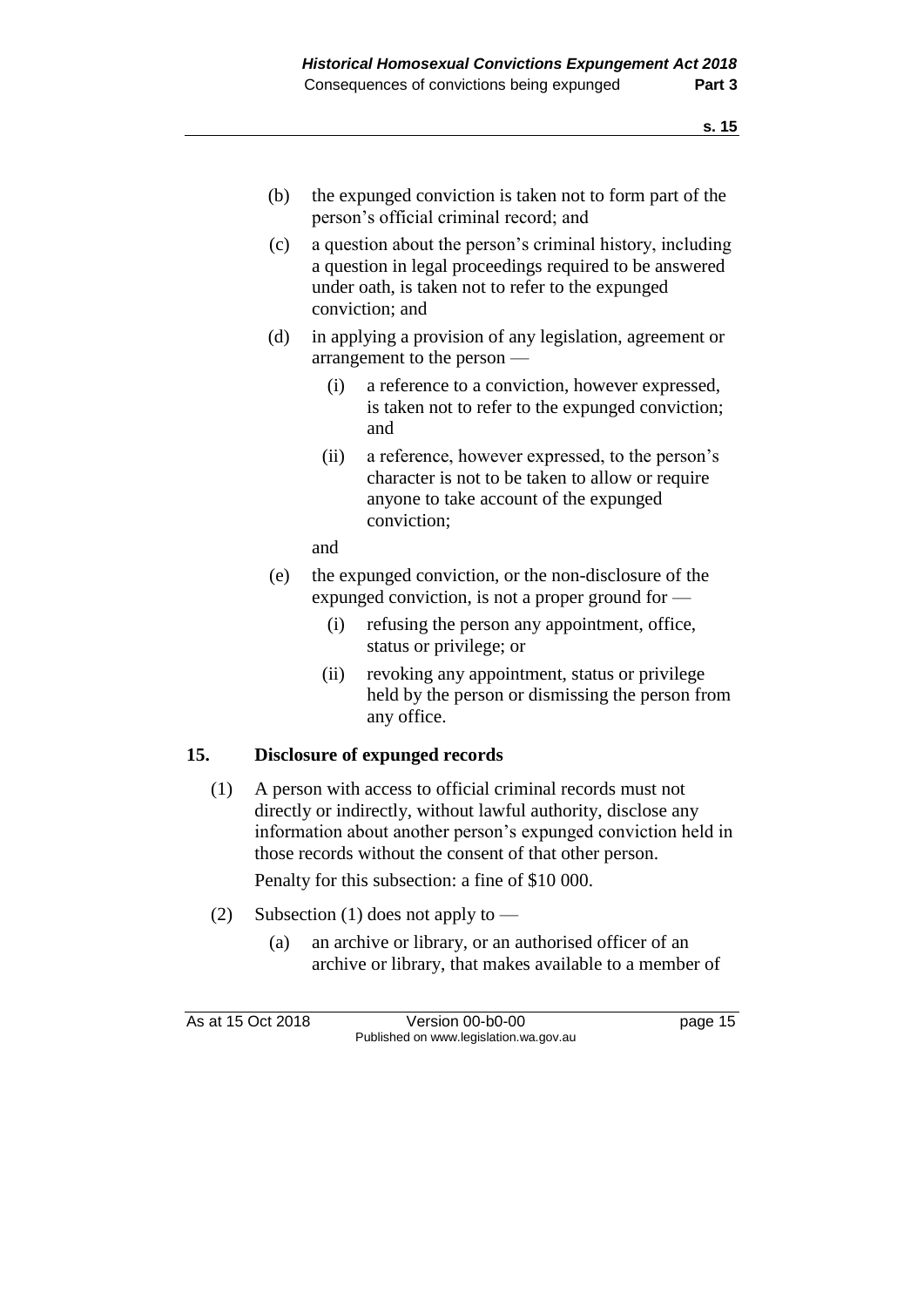the public, or to another archive or library, under the normal procedures of the archive or library, material that is normally available for public use and that contains information about an expunged conviction; or

- (b) the CEO, or any person acting under the direction of the CEO, in informing a data controller that holds information about convictions that a particular conviction is an expunged conviction; or
- (c) the Commissioner of Police, or any person acting under the direction of the Commissioner of Police, disclosing to the Australian Crime Commission, for incorporation into the police information sharing system known as the National Police Reference System, the fact that a specified conviction has become an expunged conviction.
- (3) This section has effect despite
	- (a) the *Health Practitioner Regulation National Law (Western Australia)* sections 77(4), 79(3) and 135(3); or
	- (b) any Act that provides that information relating to spent convictions may be disclosed.

#### **16. Improperly obtained information about expunged convictions**

A person must not fraudulently or dishonestly obtain, or attempt to obtain, information about another person's expunged conviction from an official criminal record.

Penalty: a fine of \$10 000.

## **17. Discrimination on grounds of expunged conviction**

(1) The *Spent Convictions Act 1988* Part 3 Division 3 applies to and in respect of expunged convictions in the same manner as it applies to and in respect of spent convictions and, for that purpose, a reference in that Division to a spent conviction is to be taken to be a reference to an expunged conviction.

page 16 **Version 00-b0-00** As at 15 Oct 2018 Published on www.legislation.wa.gov.au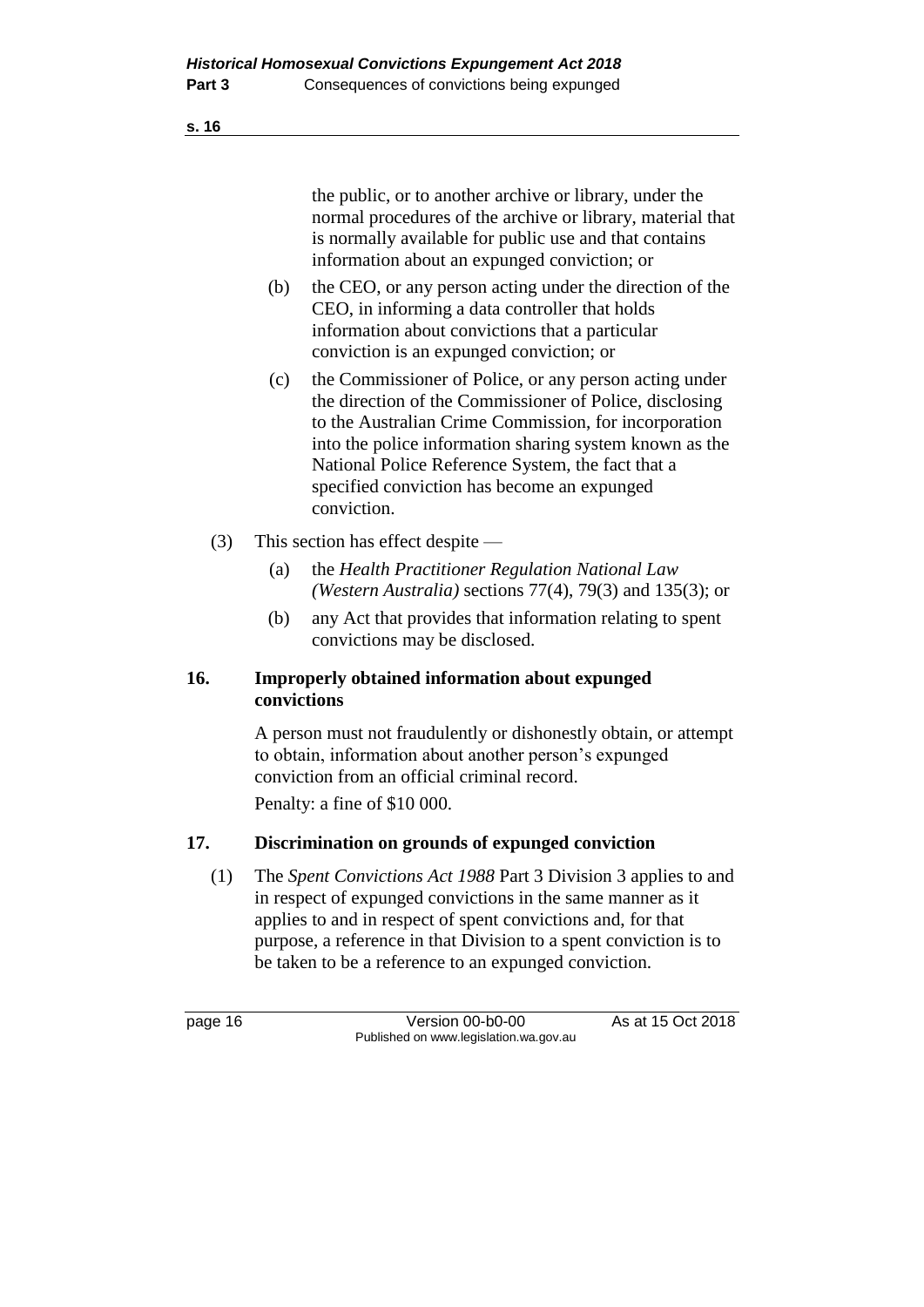- (2) Without limiting the application of the provisions of the *Spent Convictions Act 1988* under subsection (1), for the purposes of those provisions —
	- (a) in relation to discrimination on the ground of an expunged conviction or the charge to which it relates —
		- (i) the Minister has the powers conferred by the *Equal Opportunity Act 1984* sections 81 and 107(1) on the Minister to whom the administration of that Act is committed; and
		- (ii) the Commissioner under that Act has the functions set out in sections  $80(a)$ ,  $(b)(i)$ ,  $(c)$ ,  $(e)$ and (h), 81 and 95 of that Act;

and

(b) the *Equal Opportunity Act 1984* sections 155, 159, 160, 161, 162 and 163 apply as if they were set out in this Act.

As at 15 Oct 2018 Version 00-b0-00 page 17 Published on www.legislation.wa.gov.au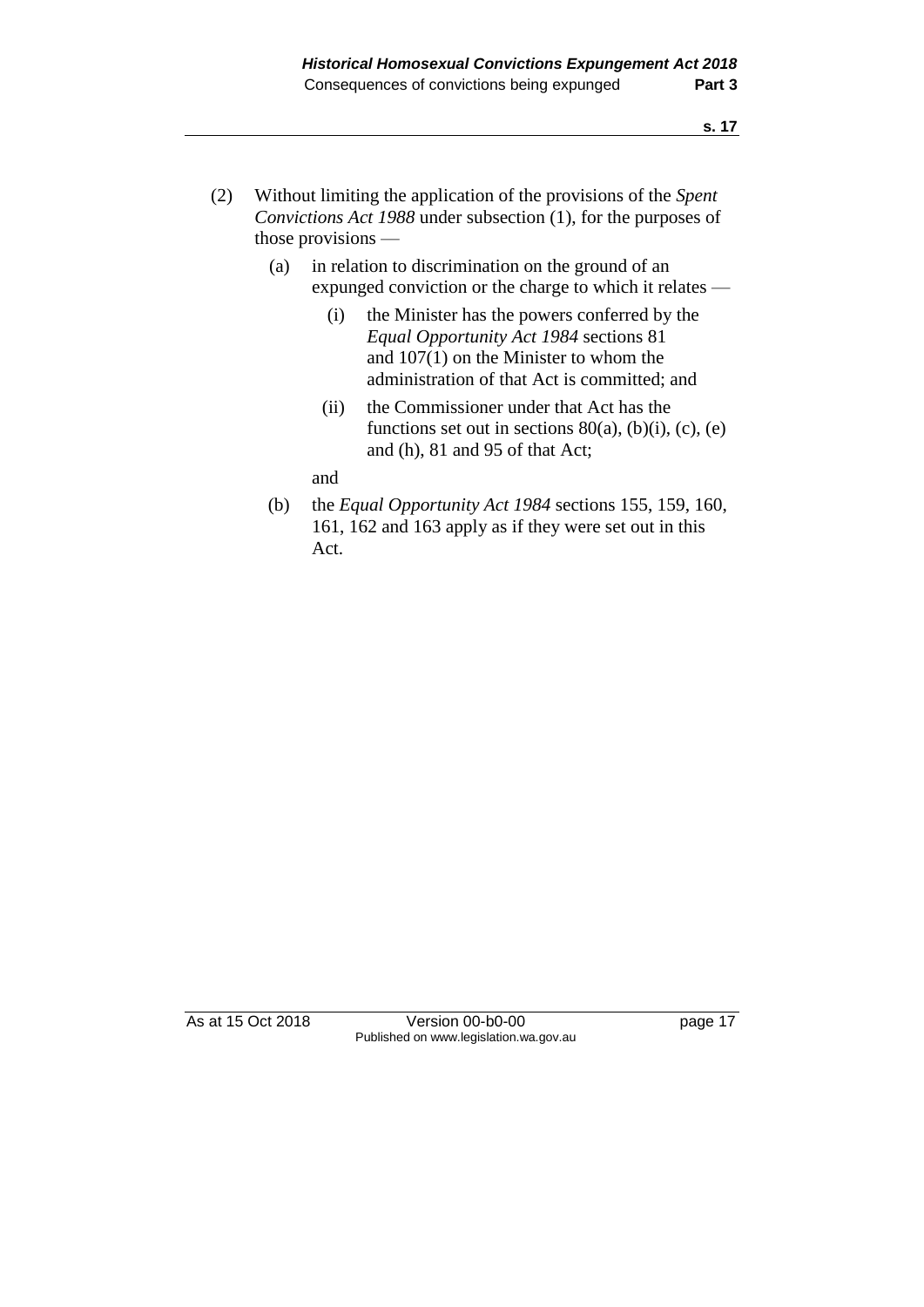**s. 18**

# **Part 4 — Miscellaneous**

## **18. Review by State Administrative Tribunal of CEO's decisions**

(1) In this section —

*affected person*, in relation to a reviewable decision, means —

- (a) the person who made the application to which the decision relates; or
- (b) the eligible person if the person referred to in paragraph (a) is not the eligible person;

*reviewable decision* means a determination of the CEO —

- (a) under section  $11(2)(b)$  to refuse an application; or
- (b) under section 12(1) that a conviction is no longer an expunged conviction.
- (2) An affected person may apply to the State Administrative Tribunal for a review of a reviewable decision.
- (3) The application must be made within 28 days after the day on which the CEO gives notice of the relevant determination in accordance with section 11(6) or 12(5), as is relevant.
- (4) Despite the *State Administrative Tribunal Act 2004* section 61, a review of a reviewable decision is to be held in private and the Tribunal may order that no person is to be in the room or place without the Tribunal's permission.
- (5) For the purposes of the *State Administrative Tribunal Act 2004*, in respect of a review of a reviewable decision, each of the following is a protected matter —
	- (a) any evidence given before the Tribunal;
	- (b) the contents of any documents produced to the Tribunal;
	- (c) any information that might enable a person who has appeared before the Tribunal to be identified.

page 18 Version 00-b0-00 As at 15 Oct 2018 Published on www.legislation.wa.gov.au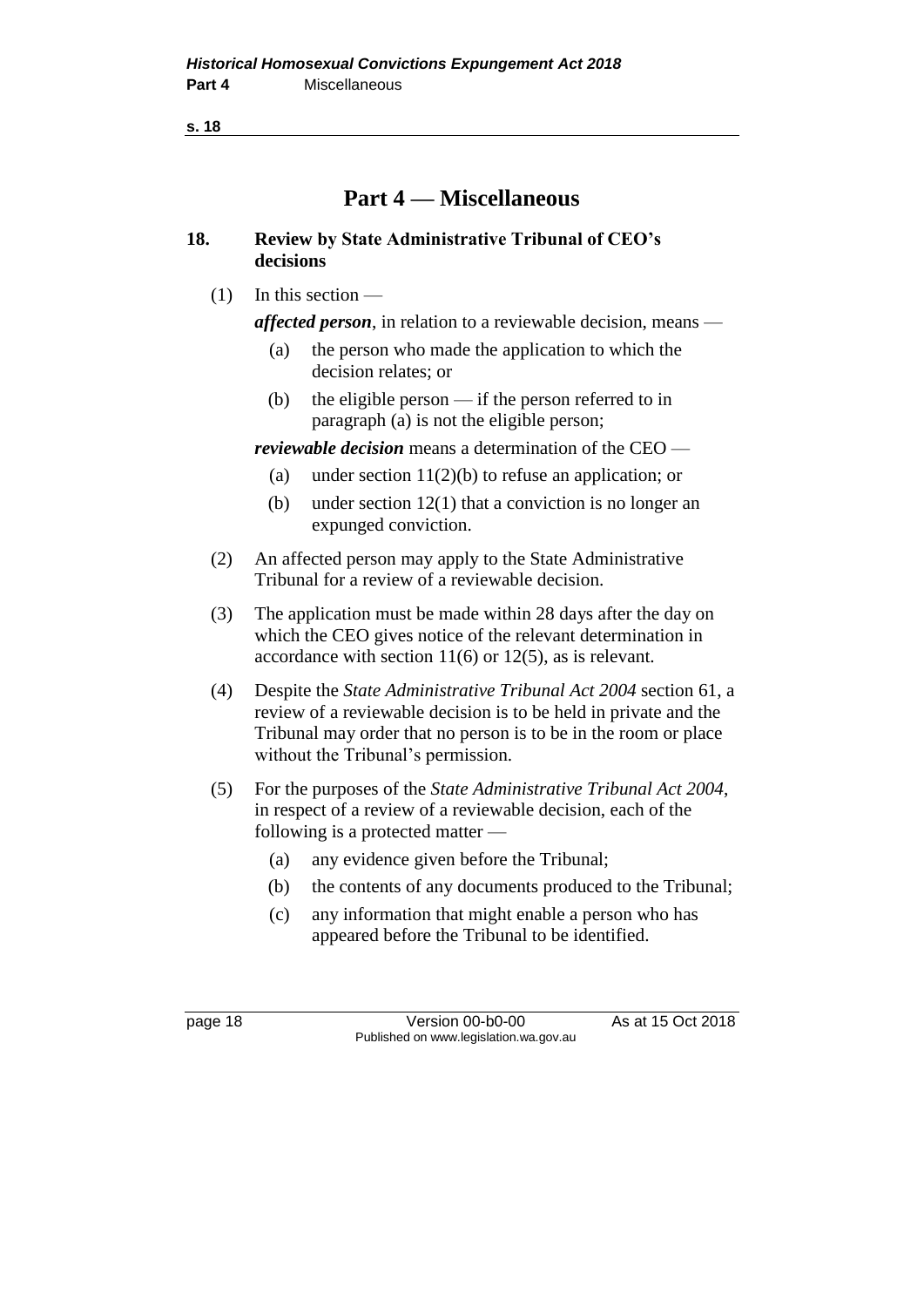#### **19. No entitlement to compensation**

A person who has an expunged conviction is not entitled to compensation of any kind, on account of that conviction becoming an expunged conviction, in respect of the fact that the person —

- (a) was charged with, or prosecuted for, the historical homosexual offence; or
- (b) was convicted of, or sentenced for, the historical homosexual offence; or
- (c) served a sentence for the historical homosexual offence; or
- (d) was required to pay a fine or other money (including costs or any amount by way of restitution or compensation) on account of being convicted of, or sentenced for, the historical homosexual offence; or
- (e) incurred any loss, or suffered any consequence, as a result of any circumstance referred to in paragraphs (a) to (d); or
- (f) has an expunged conviction.

#### **20. Royal Prerogative of Mercy not affected**

This Act does not affect the Royal Prerogative of Mercy.

#### **21. Integrity of official criminal records**

Subject to sections 12(7) and 13(2), nothing in this Act is to be taken as authorising or requiring any person to destroy, cull or edit any documents containing official criminal records.

#### **22. Prior lawful acts not affected**

Nothing in this Act is to be taken as affecting anything lawfully done before a conviction is expunged.

As at 15 Oct 2018 Version 00-b0-00 page 19 Published on www.legislation.wa.gov.au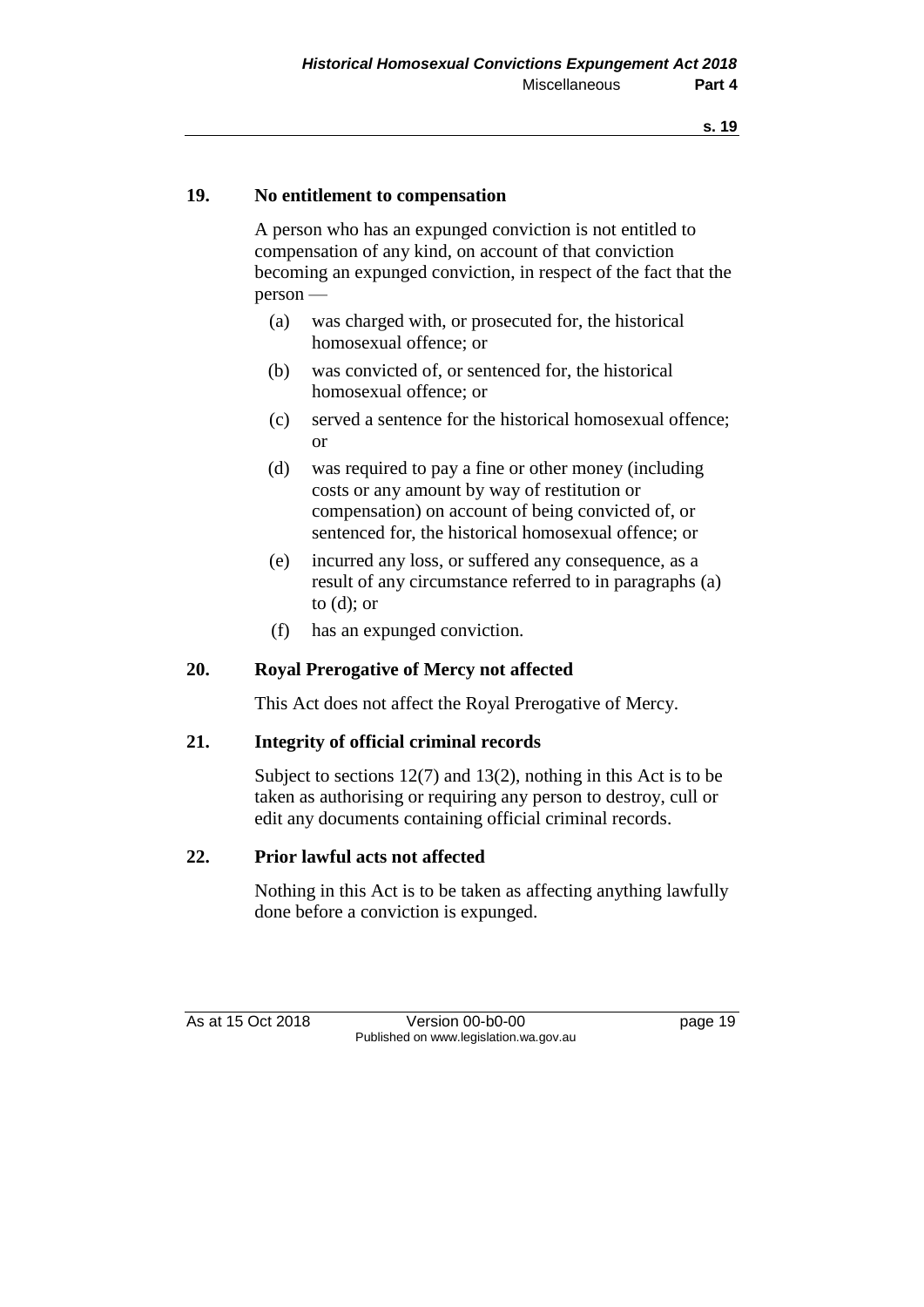```
s. 23
```
# **23. Confidentiality**

- (1) A person must not, directly or indirectly, record, disclose or make use of any information obtained by reason of a function that the person has, or at any time had, in the administration of this Act except —
	- (a) for the purpose of, or in connection with, performing a function under this Act; or
	- (b) as required or allowed by this Act or under another written law; or
	- (c) for the purposes of proceedings before a court or other person or body acting judicially; or
	- (d) under an order of a court or other person or body acting judicially; or
	- (e) with the written consent of the person to whom the information relates; or
	- (f) in other circumstances prescribed for this subsection.

Penalty for this subsection: a fine of \$10 000.

(2) Subsection (1) does not apply to the recording, disclosure or use of statistical or other information that could not reasonably be expected to lead to the identification of any person to whom it relates.

## **24. Giving notice**

If by or under this Act notice is required or permitted to be given by the CEO to an applicant or eligible person, the notice may be given to the applicant or person —

- (a) by delivering it personally to the applicant or person, as is relevant; or
- (b) by sending it to the applicant at the address given in the application for that purpose.

page 20 Version 00-b0-00 As at 15 Oct 2018 Published on www.legislation.wa.gov.au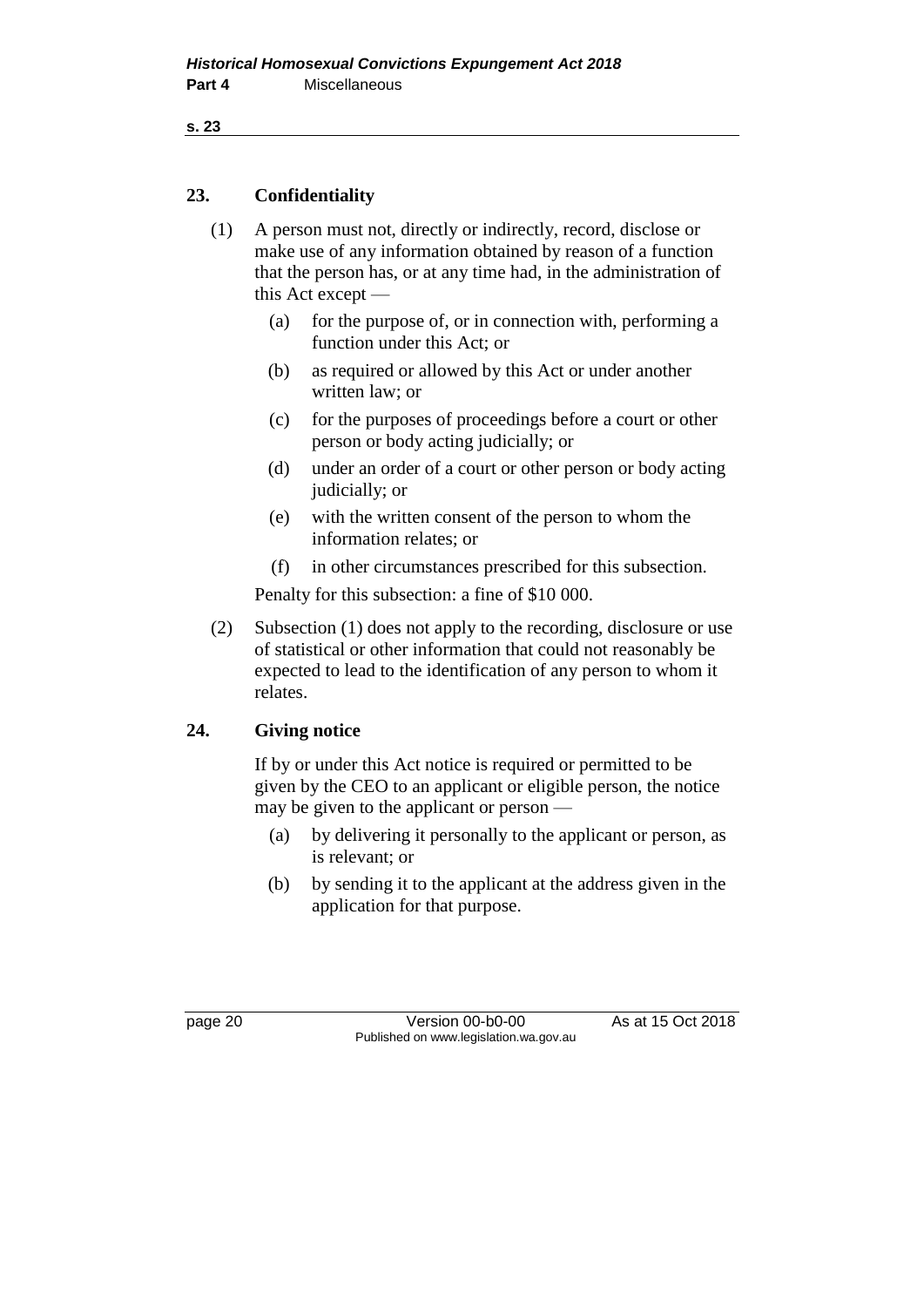#### **25. Evidentiary provisions**

- (1) This section applies to a document purporting to be given by the CEO or a delegate of the CEO certifying as to whether an application in respect of a specified conviction for a historical homosexual offence was approved or refused.
- (2) The document is admissible in evidence in any proceedings and, in the absence of evidence to the contrary, is proof of the matters stated in the document.
- (3) The document must be presumed in any proceedings, in the absence of evidence to the contrary, to have been given by the CEO or a person who was, at that time, a delegate of the CEO, as the case requires.

#### **26. Protection from liability for wrongdoing**

- (1) An action in tort does not lie against a person for anything that the person has done in good faith —
	- (a) in the performance or purported performance of a function under this Act; or
	- (b) in assisting another person in the performance or purported performance of a function under this Act.
- (2) The protection given by subsection (1) applies even though the thing done as described in that provision may have been capable of being done whether or not this Act had been enacted.
- (3) Despite subsection (1), the State is not relieved of any liability that it might have for an act done by a person against whom this section provides that an action does not lie.
- (4) In this section, a reference to the doing of anything includes a reference to an omission to do anything.

#### **27. Delegation**

(1) The CEO may delegate any function of the CEO under another provision of this Act to a person who is a senior executive

As at 15 Oct 2018 Version 00-b0-00 page 21 Published on www.legislation.wa.gov.au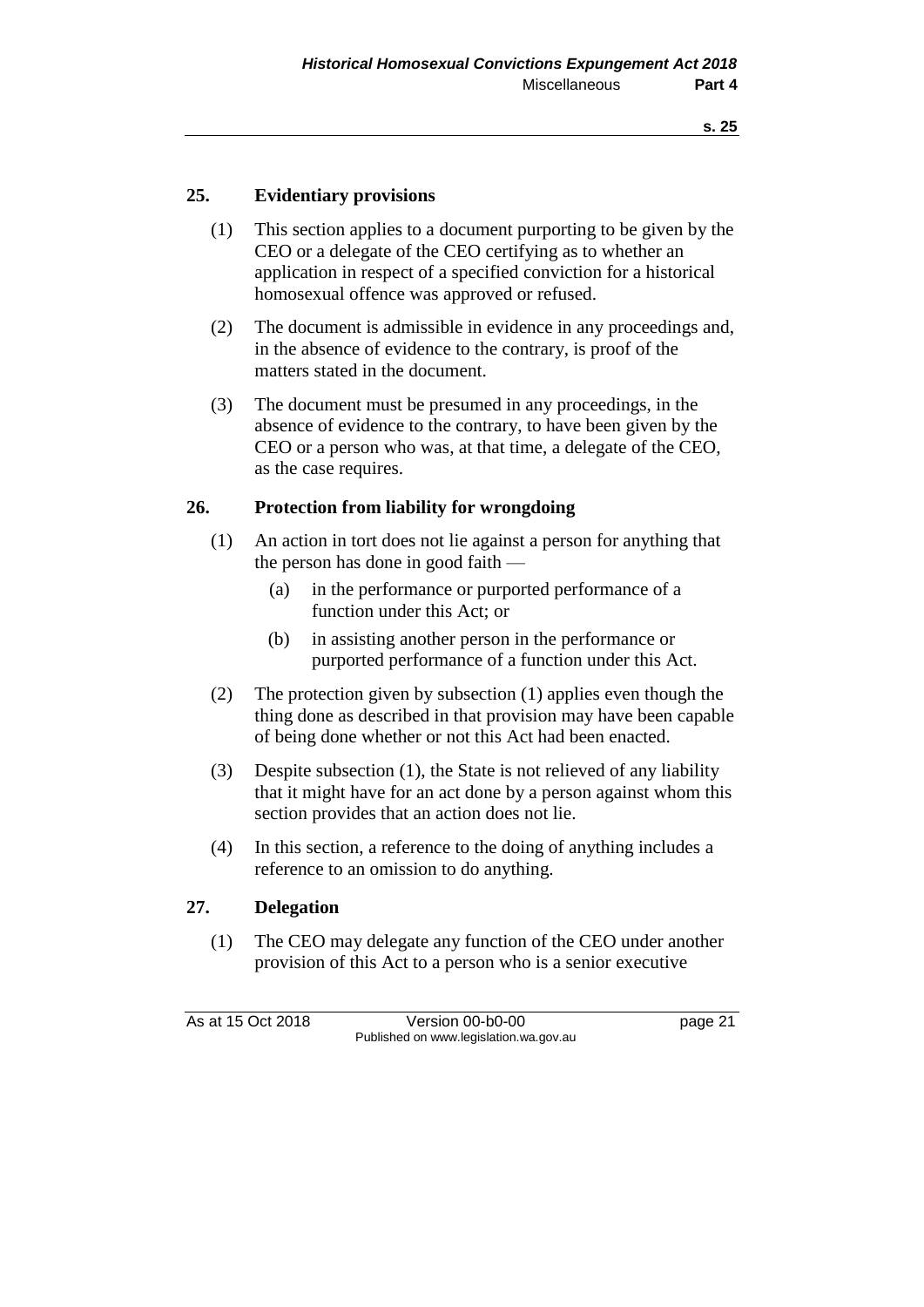#### **s. 28**

officer (as that term is defined in the *Public Sector Management Act 1994* section 3(1)) employed in the Department.

- (2) The delegation must be in writing signed by the CEO.
- (3) A person to whom a function is delegated under this section cannot delegate that function.
- (4) A person exercising or performing a function that has been delegated to the person under this section is to be taken to do so in accordance with the terms of the delegation unless the contrary is shown.
- (5) This section does not limit the ability of the CEO to perform a function through an officer or agent.

#### **28. Offence to give false or misleading information**

- (1) A person must not do anything set out in subsection  $(2)$ 
	- (a) in, or in connection with, an application made or a notice or other document given under this Act; or
	- (b) in compliance, or purported compliance, with a requirement or request under this Act; or
	- (c) for any other purpose under this Act.

Penalty for this subsection: a fine of \$10 000.

- (2) The things to which subsection (1) applies are as follows
	- (a) making a statement knowing it to be false or misleading in a material particular;
	- (b) omitting from a statement made anything without which the statement is, to the person's knowledge, misleading in a material particular;
	- (c) giving information that
		- (i) the person knows is false or misleading in a material particular; or

page 22 Version 00-b0-00 As at 15 Oct 2018 Published on www.legislation.wa.gov.au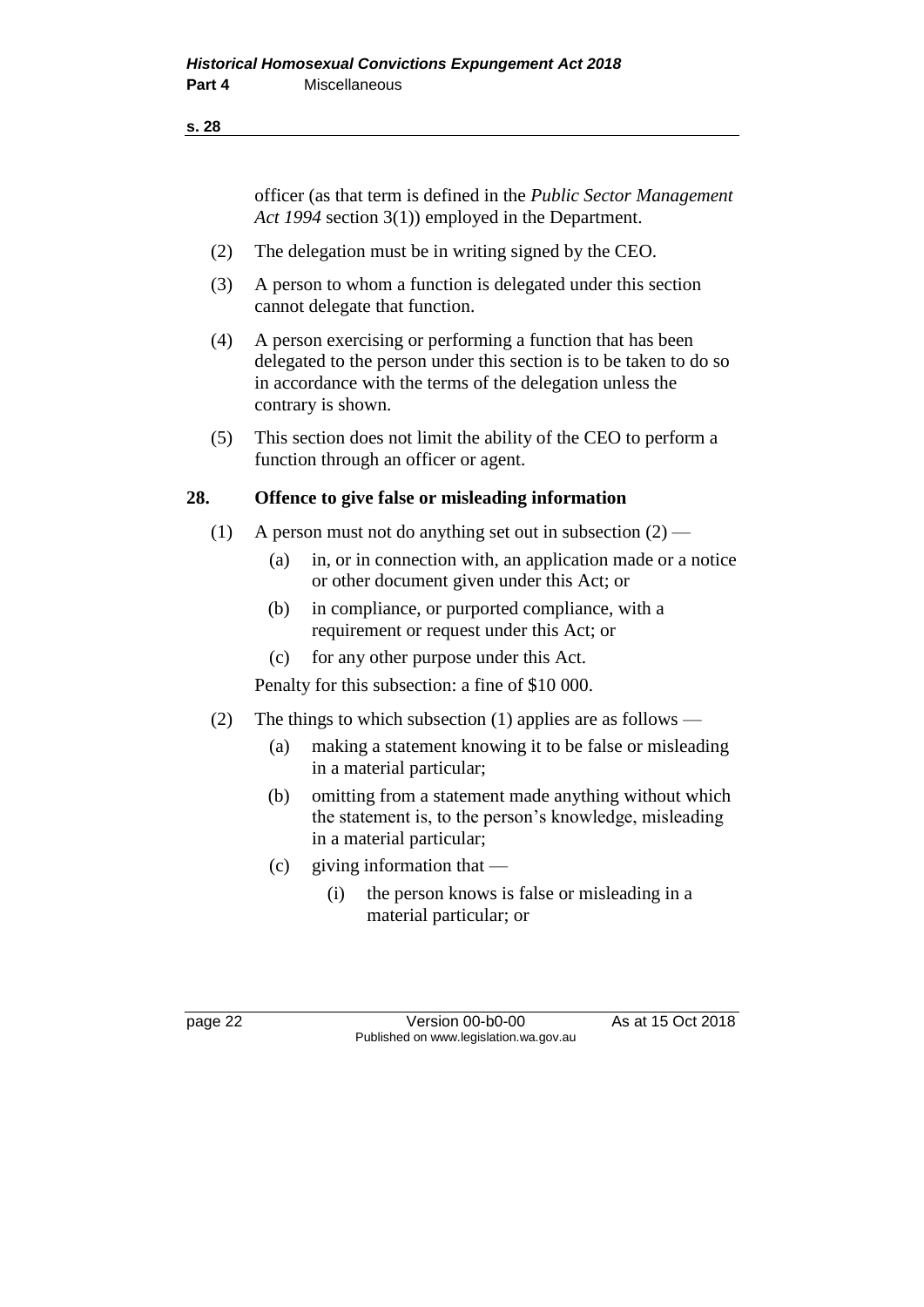(ii) omits anything without which the information, to the person's knowledge, is misleading in a material particular.

#### **29. Regulations**

- (1) The Governor may make regulations prescribing matters
	- (a) required or permitted to be prescribed by this Act; or
	- (b) necessary or convenient to be prescribed for giving effect to this Act.
- (2) Without limiting subsection (1), the regulations may provide that a provision of this Act does not apply in relation to any, or a combination, of the following —
	- (a) a specified conviction, finding or order, or a charge relating to the conviction, finding or order;
	- (b) a specified person or class of persons;
	- (c) specified circumstances.

#### **30. Annual Report**

- (1) The CEO must prepare and submit to the Minister, not later than 30 September in each year, a report for the previous financial year that contains details of the following —
	- (a) the number of applications made under section 5;
	- (b) for applications determined under section  $11$ 
		- (i) the number of applications approved under section  $11(2)$ ;
		- (ii) the number of applications refused under section 11(2) and a summary of the grounds for refusal;
		- (iii) the number of convictions expunged under section 11(3) and a summary of the offences to which the expunged convictions relate;
		- (iv) the average amount of time taken to determine an application;

As at 15 Oct 2018 Version 00-b0-00 page 23 Published on www.legislation.wa.gov.au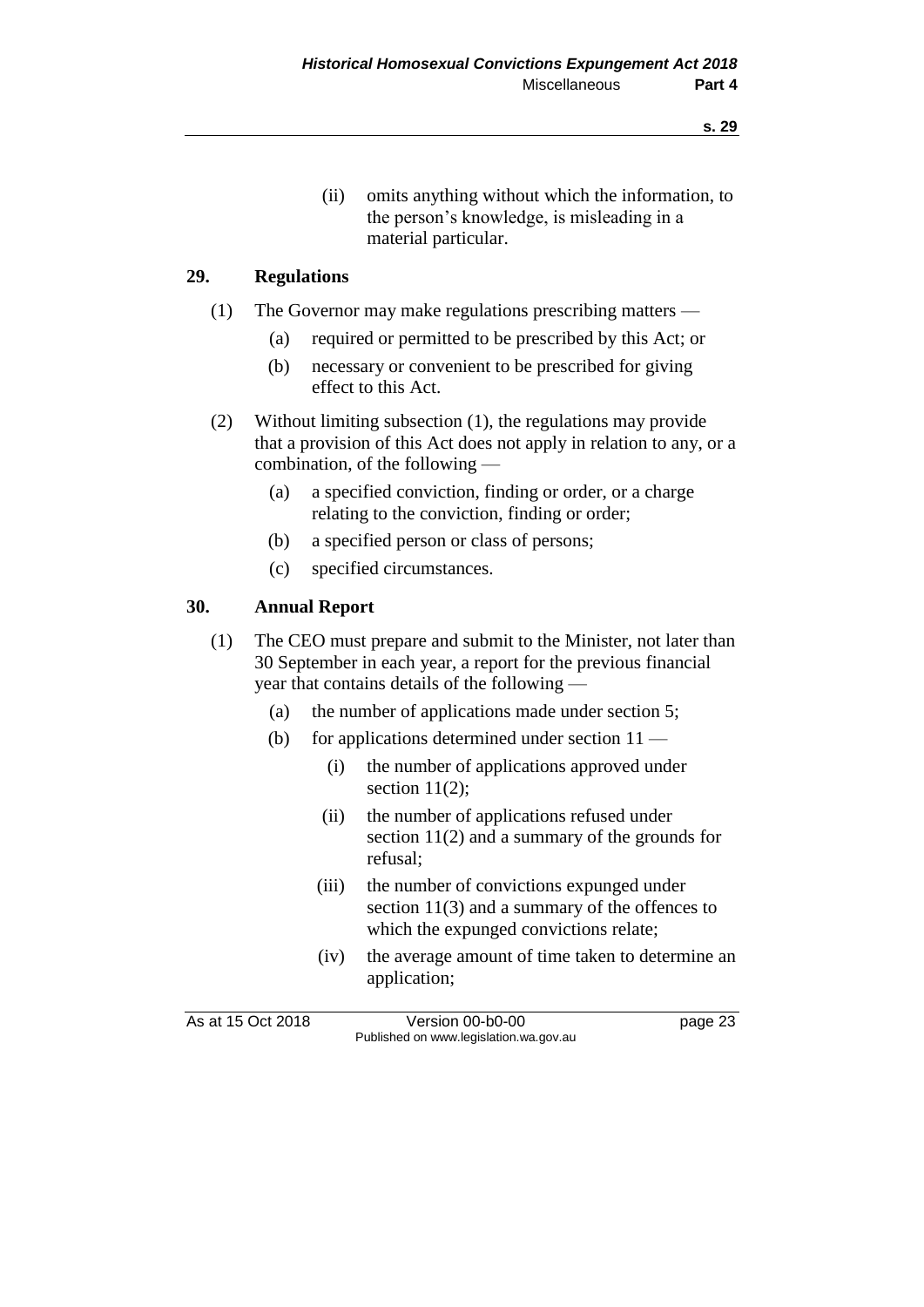**s. 31**

- (c) the number of determinations that a conviction is no longer an expunged conviction under section 12(1) and a summary of the grounds for the determinations;
- (d) the number of review applications made to the State Administrative Tribunal under section 18 and the outcomes of such applications, if available;
- (e) any other matters that are, in the CEO's opinion, of such significance as to require reporting.
- (2) The Minister must cause a copy of the annual report to be laid before each House of Parliament within 14 sitting days after the report is received by the Minister.

# **31. Review of Act**

- (1) The Minister must review the operation and effectiveness of this Act, and prepare a report based on the review, as soon as practicable after the  $5<sup>th</sup>$  anniversary of the day on which this section comes into operation.
- (2) The Minister must cause the report to be laid before each House of Parliament as soon as practicable after it is prepared, but not later than 12 months after the  $5<sup>th</sup>$  anniversary.

page 24 Version 00-b0-00 As at 15 Oct 2018 Published on www.legislation.wa.gov.au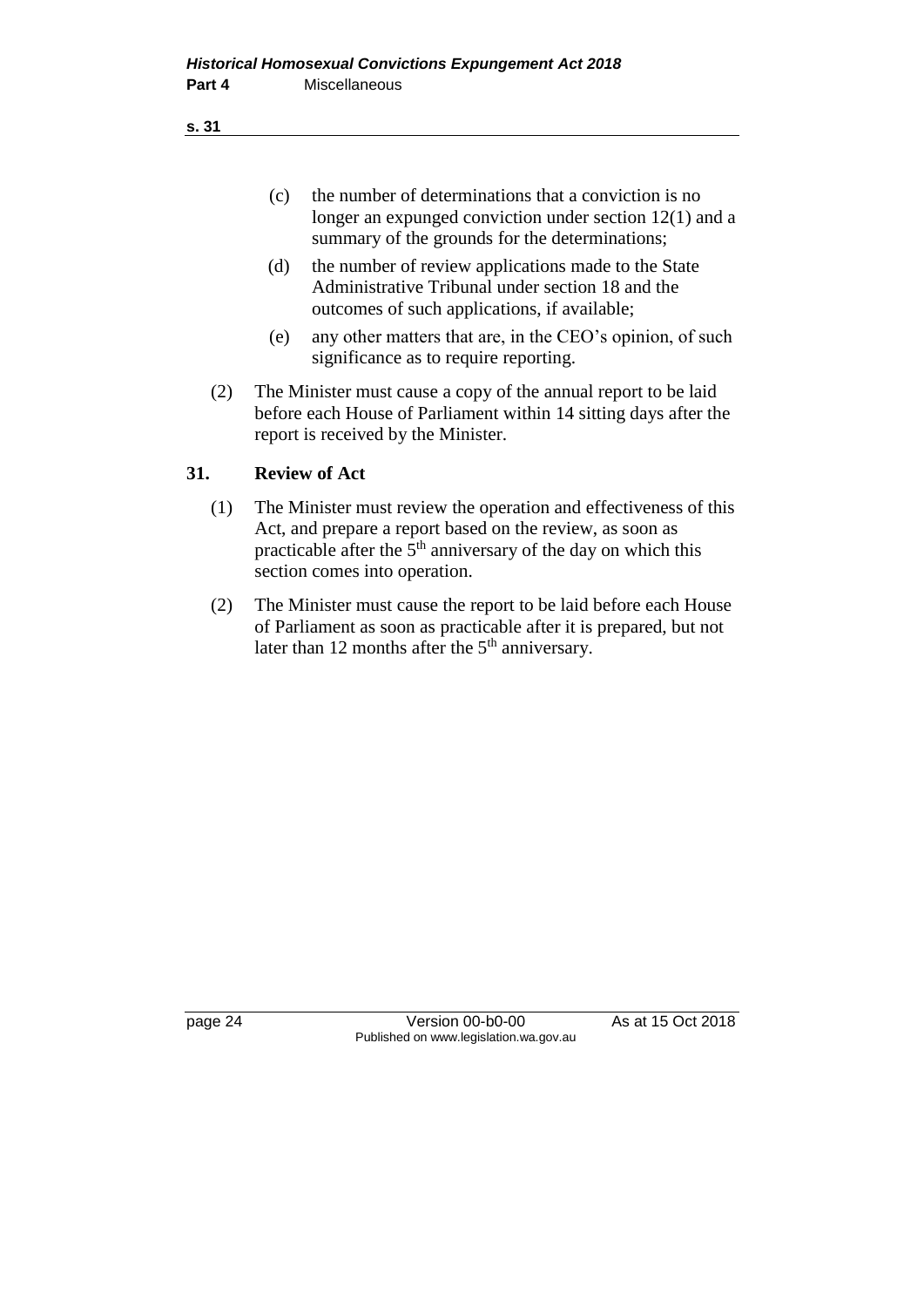# **Part 5 — Working with Children (Criminal Record Checking) Act 2004 amended**

### **32. Section 4 amended**

In section 4 in the definition of *non-conviction charge* delete "conviction;" and insert:

conviction, and has a meaning affected by section 8A;

#### **33. Section 8A inserted**

After section 8 insert:

### **8A. Expunged convictions to be taken to be non-conviction charges for the purposes of this Act**

- (1) For the purposes of this Act, a reference to a non-conviction charge includes a reference to an expunged conviction, as that term is defined in the *Historical Homosexual Convictions Expungement Act 2018* section 3(1).
- (2) Subsection (1) applies despite anything in the *Historical Homosexual Convictions Expungement Act 2018*.

As at 15 Oct 2018 **Version 00-b0-00** page 25 Published on www.legislation.wa.gov.au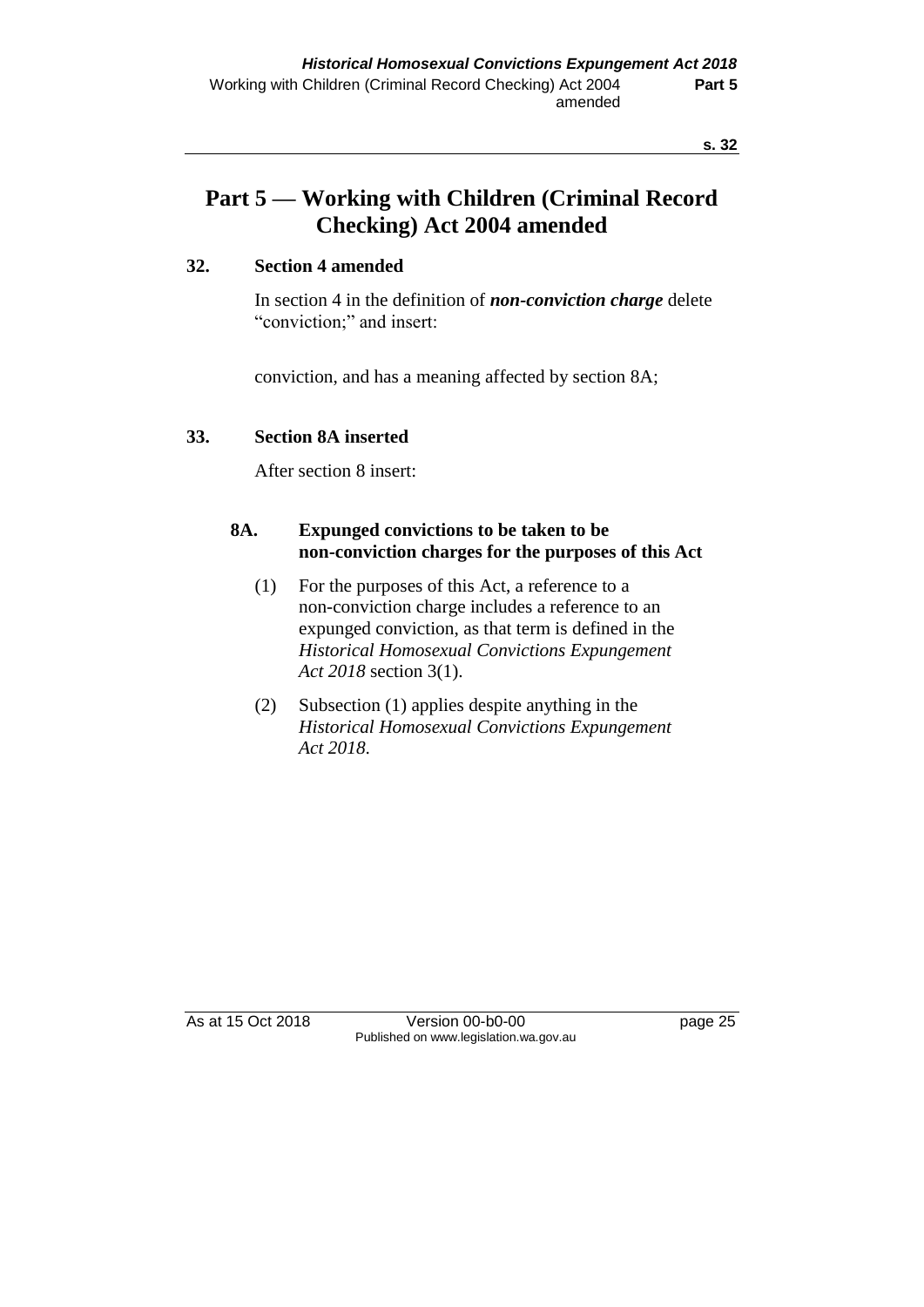# **Schedule 1 — Offences**

 $[s. 3(1)]$ 

An offence against *The Criminal Code* section 181(1) or (3) as in force before 23 March 1990.

An offence against *The Criminal Code* section 184 as in force before 21 September 2002.

An offence against *The Criminal Code* section 186(1)(a) as in force during the period beginning 23 March 1990 and ending 21 September 2002.

An offence against *The Criminal Code* section 187(2) as in force during the period beginning 23 March 1990 and ending 1 August 1992.

An offence against *The Criminal Code* section 189(2) as in force during the period beginning 23 March 1990 and ending 1 August 1992.

An offence against *The Criminal Code* section 322A as in force during the period beginning 1 August 1992 and ending 21 September 2002.

page 26 Version 00-b0-00 As at 15 Oct 2018 Published on www.legislation.wa.gov.au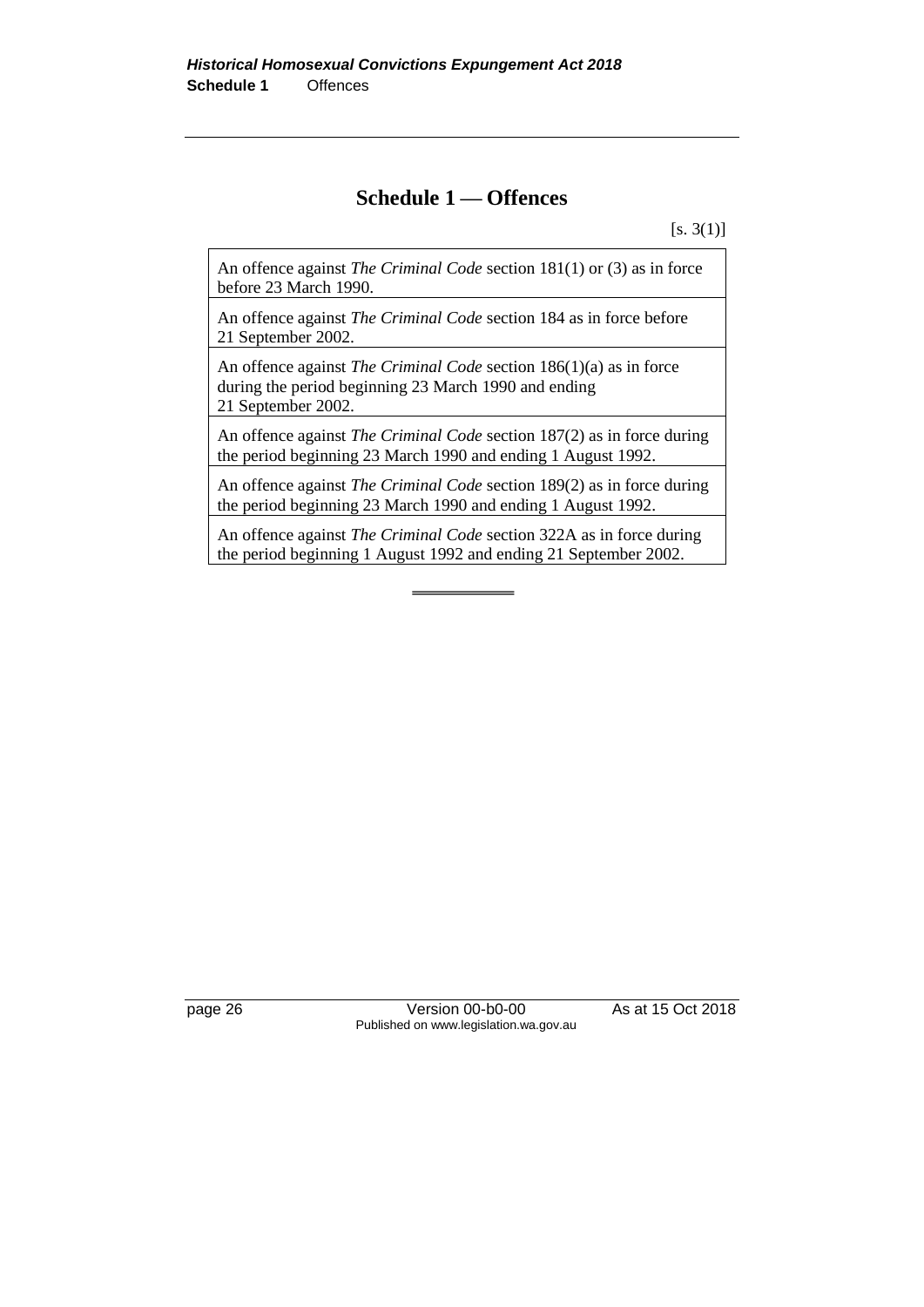## **Notes**

<sup>1</sup> This is a compilation of the *Historical Homosexual Convictions Expungement Act 2018*. The following table contains information about that Act.

#### **Compilation table**

| <b>Short title</b>                                                  | <b>Number</b><br>and year | Assent      | <b>Commencement</b>                                                                                                                       |
|---------------------------------------------------------------------|---------------------------|-------------|-------------------------------------------------------------------------------------------------------------------------------------------|
| Historical Homosexual<br><b>Convictions Expungement</b><br>Act 2018 | 20 of 2018                | 18 Sep 2018 | s. 1 and 2: 18 Sep 2018 (see<br>s. $2(a)$ :<br>Act other than s. 1 and 2:<br>15 Oct 2018 (see s. 2(b) and<br>Gazette 12 Oct 2018 p. 4059) |

As at 15 Oct 2018 Version 00-b0-00 page 27 Published on www.legislation.wa.gov.au